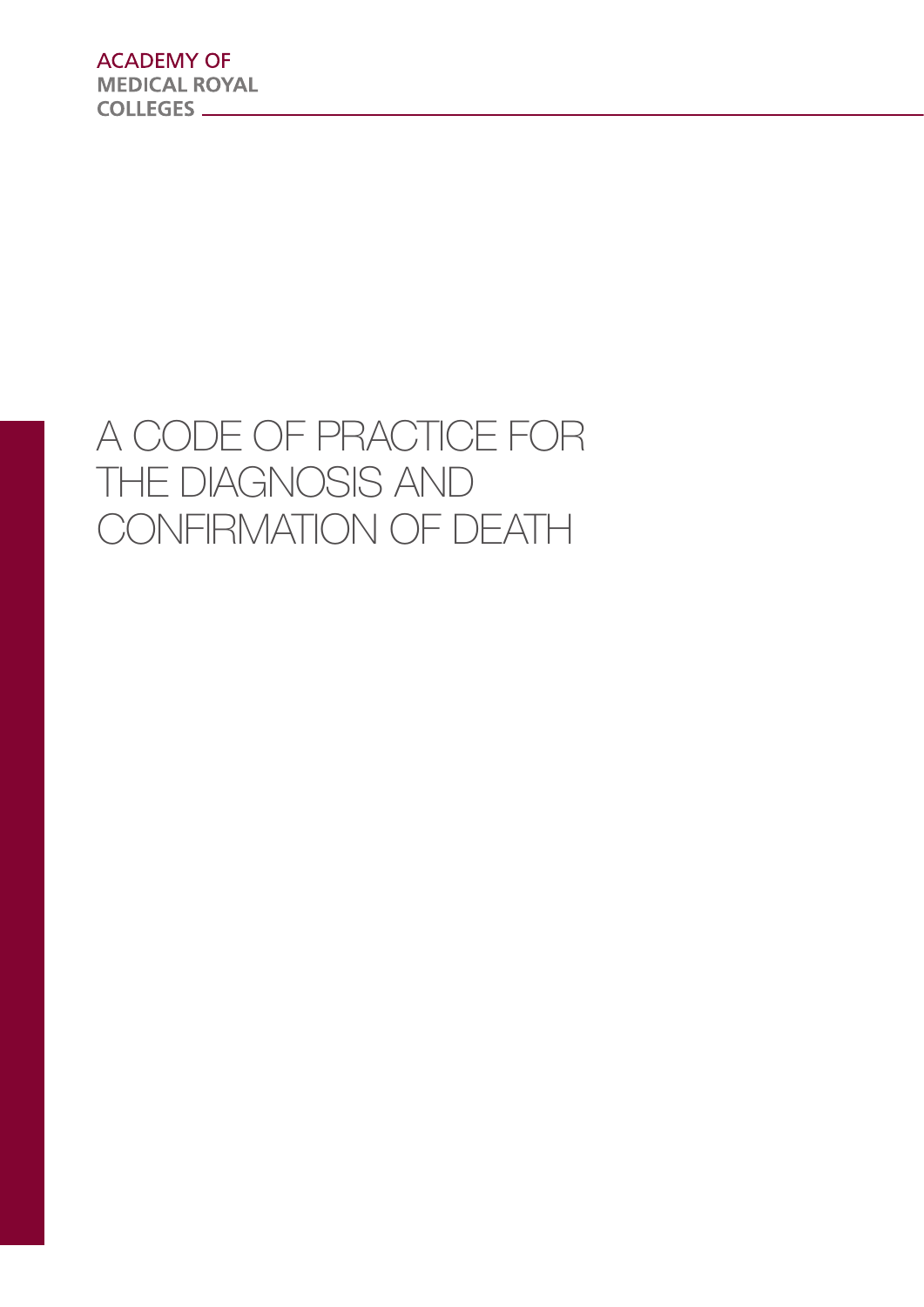**Copyright © Academy of Medical Royal Colleges 2008** Printed by PPG Design and Print Ltd

Designed and Typeset by Millbank Media Ltd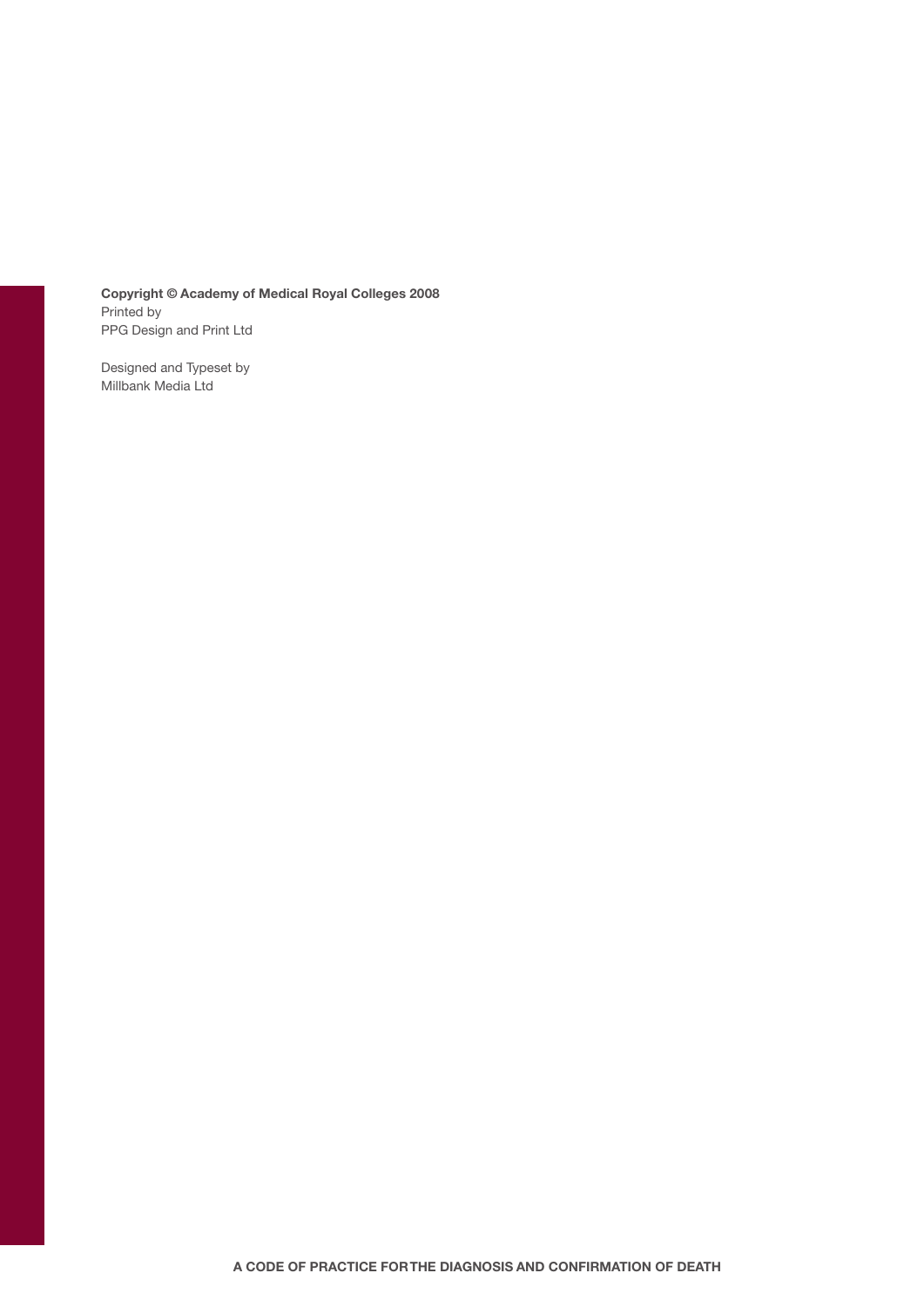# **CONTENTS**

| 5. Conditions Necessary for the Diagnosis and Confirmation of Death Following Irreversible Cessation of Brain-Stem    |  |
|-----------------------------------------------------------------------------------------------------------------------|--|
|                                                                                                                       |  |
|                                                                                                                       |  |
|                                                                                                                       |  |
|                                                                                                                       |  |
|                                                                                                                       |  |
|                                                                                                                       |  |
|                                                                                                                       |  |
|                                                                                                                       |  |
|                                                                                                                       |  |
|                                                                                                                       |  |
|                                                                                                                       |  |
|                                                                                                                       |  |
|                                                                                                                       |  |
|                                                                                                                       |  |
|                                                                                                                       |  |
|                                                                                                                       |  |
|                                                                                                                       |  |
|                                                                                                                       |  |
| APPENDIX 1: Procedure for the diagnosis and management of cessation of brain-stem function by neurological testing    |  |
|                                                                                                                       |  |
|                                                                                                                       |  |
| APPENDIX 3: Summary and assessment of the relative benefit and complexity of the various supportive neuroradiological |  |
|                                                                                                                       |  |
| APPENDIX 4: 1991 Report of a working party of the British Paediatric Association on the diagnosis of brain-stem death |  |
|                                                                                                                       |  |
| APPENDIX 5: Death following the irreversible cessation of brain-stem function - an explanation34                      |  |
|                                                                                                                       |  |
|                                                                                                                       |  |
|                                                                                                                       |  |
|                                                                                                                       |  |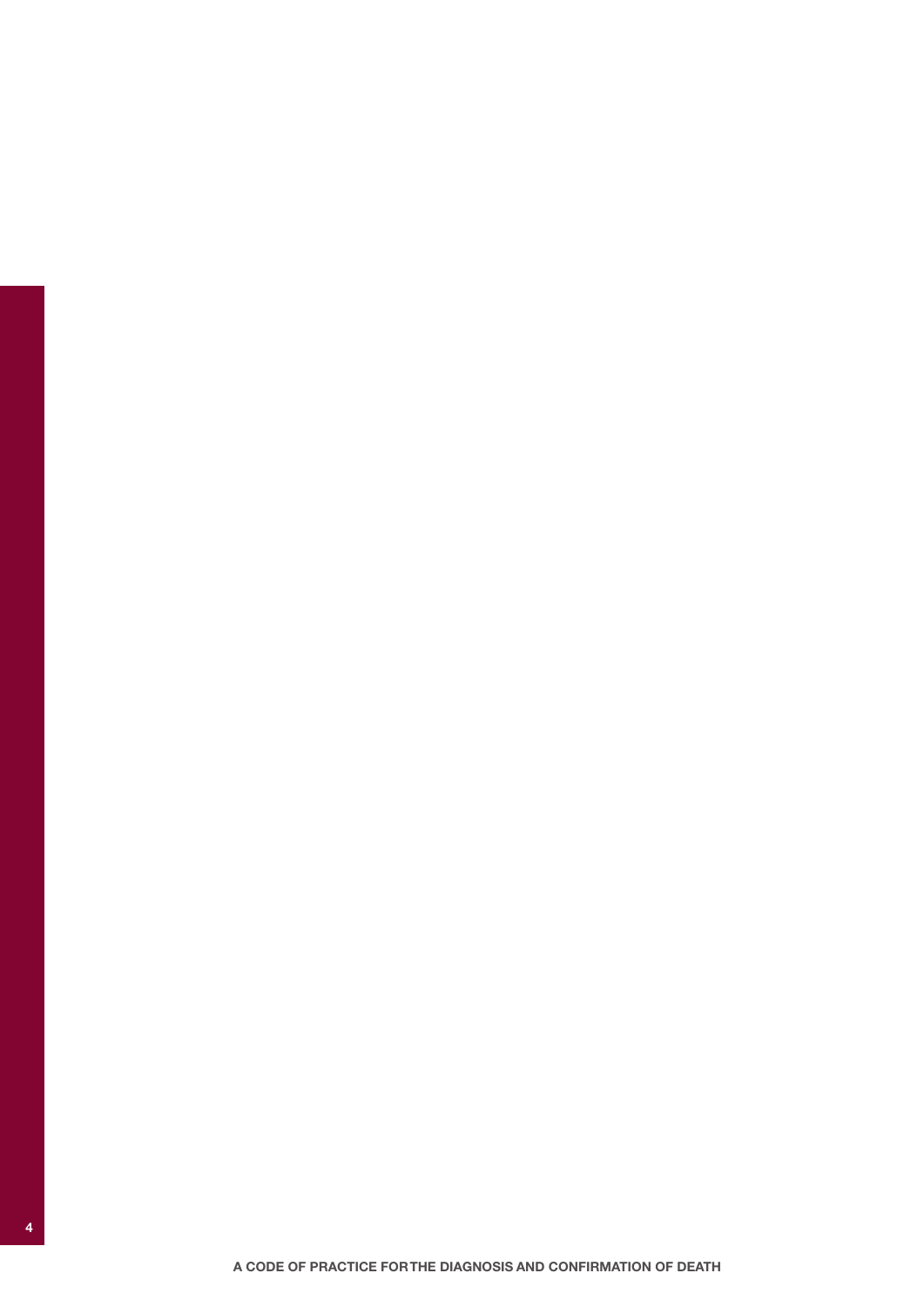### **ForEword**

I welcome the publication of this updated Code of Practice as an authoritative source of guidance on the clinical aspects of the diagnosis of death.

Whilst the vast majority of deaths are predictable and confirmation is straightforward, recent advances in medicine, together with new legislation means that a new Code of Practice is necessary to cover all situations now met in clinical practice.

This revised Code of Practice builds upon the earlier Code published in 1998 and updates a number of important aspects. It provides clear, scientifically rigorous criteria for confirming death, both in clinical settings where confirmation of death by brain-stem testing is appropriate, and where confirmation of death following cardiac arrest is required.

I believe the relatives of the deceased, society in general and the medical nursing and other professional staff involved can accept this Code with confidence.

 $1 -$  Donaldon

**Sir Liam Donaldson** Chief Medical Officer

**October 2008**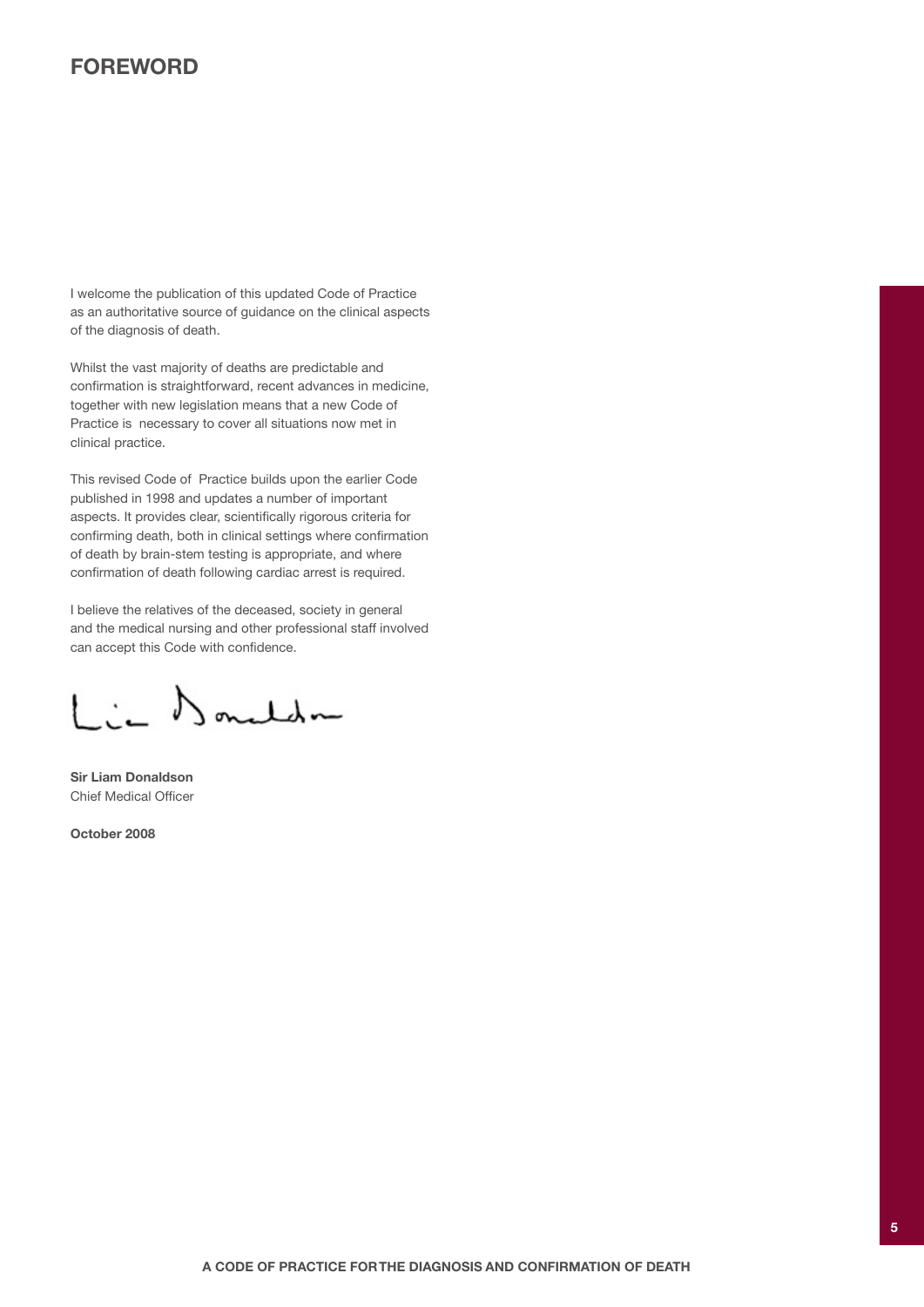This Code of Practice has been approved by the Academy of Medical Royal Colleges as a statement of current practice in the diagnosis and confirmation of death. It does not (and could not) seek to provide guidance for every single clinical situation where a doctor is required to diagnose death or to be a comprehensive statement of clinical and/or legal obligations for medical staff towards their patients in this complex area of practice. Doctors and other healthcare workers should bear in mind the need to consider the Guidance carefully and, using their own clinical judgment, to consider whether it is appropriate to any individual case. Any medical professional who has concerns about interpretation of the Guidance or whether it should be followed in any clinical situation should discuss the matter with professional colleagues, seek advice from their employer's ethics committee or legal advisors, or contact their Medical Defence Organisation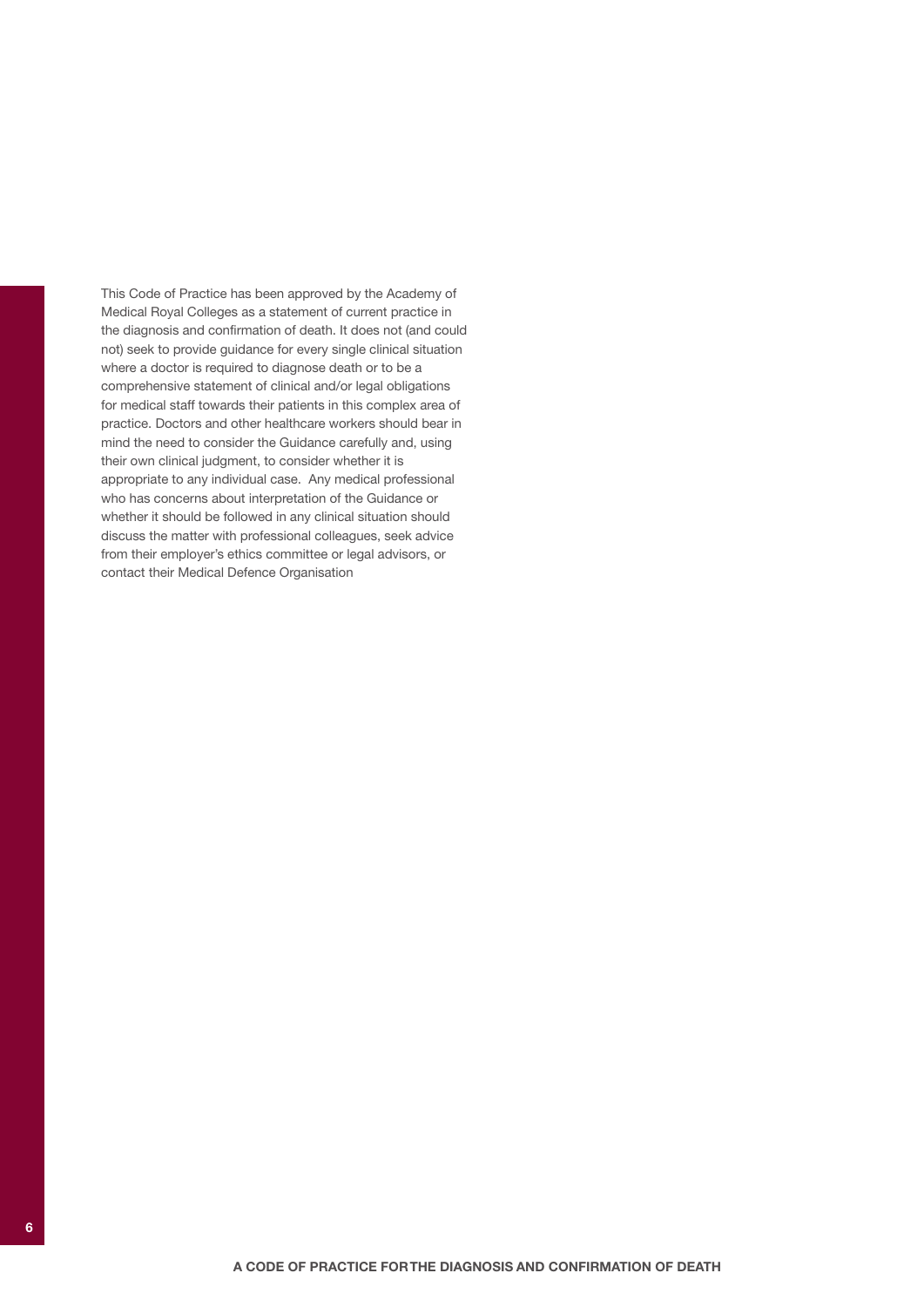### **Members ofthe Working Party**

This revised Code of Practice has been prepared by a Working Party established through the Royal College of Anaesthetists on behalf of the Academy of Medical Royal Colleges. The document produced has been consulted upon widely through networks supplied by the Academy of Medical Royal Colleges, the Human Tissue Authority and UK Transplant.

A list of those individuals and organisations responding to the consultation is included in Appendix 6. Where considered appropriate by the Working Party, comments received have been incorporated into the final document. The membership of the Working Party was:

- **• Sir Peter Simpson (Chairman)** Past-President, Royal College of Anaesthetists, Churchill House, 34 Red Lion Square, London
- **• Professor David Bates**

 Past-President, Royal College of Anaesthetists, Churchill House, 34 Red Lion Square, London

- **• Dr Stephen Bonner** Intensive Care Unit, James Cook University Hospital, Marton Road, Middlesbrough
- **• Professor Kate Costeloe**

 Department of Neonatal Medicine, Homerton University Hospital, Homerton Row, London

**• Professor Len Doyal** 

 Emeritus Professor of Medical Ethics, Department of Human Science and Medical Ethics, St Bartholomew's and the Royal London School of Medicine and Dentistry, Queen Mary and Westfield College, Turner Street, London

**• Miss Sue Falvey**

 Director of Donor Care and Co-ordination, NHSBT, Fox Den Road, Stoke Gifford, Bristol

**• Mrs Jean Gaffin OBE**

 Lay Member, 509 Kenton Road, Harrow, Middlesex

**• Dr Robin Howard**

The National Hospital for Neurology and Neurosurgery, Queen Square, London

- **• Dr Nick Kane** Department of Neurophysiology, Frenchay Hospital, Frenchay Park Road, Frenchay, Bristol
- **Professor Colin R. Kennedy**

Department of Paediatric Neurology, Southampton General Hospital, Tremona Road, Southampton

**• Professor Sir Ian Kennedy**

Emeritus Professor of Health Law, Ethics and Policy, University College London, Gower Street, London

**• Dr Steven Kerr** 

Royal Liverpool Children's NHS Trust, Alder Hey Hospital, Eaton Road, Liverpool

**• Dr Alex Manara**

 Department of Anaesthetics, Frenchay Hospital, Frenchay Park Road, Frenchay, Bristol

**• Professor John Pickard**

 Neurosurgery Unit, Level 4, A Block, Addenbrooke's Hospital, Hills Road, Cambridge

**• Mr Keith Rolles**

 Liver Transplant Unit, Royal Free Hospital, Pond Street, London

**• Dr Alasdair Short**

 Department of Intensive Care Medicine, Broomfield Hospital, Chelmsford, Essex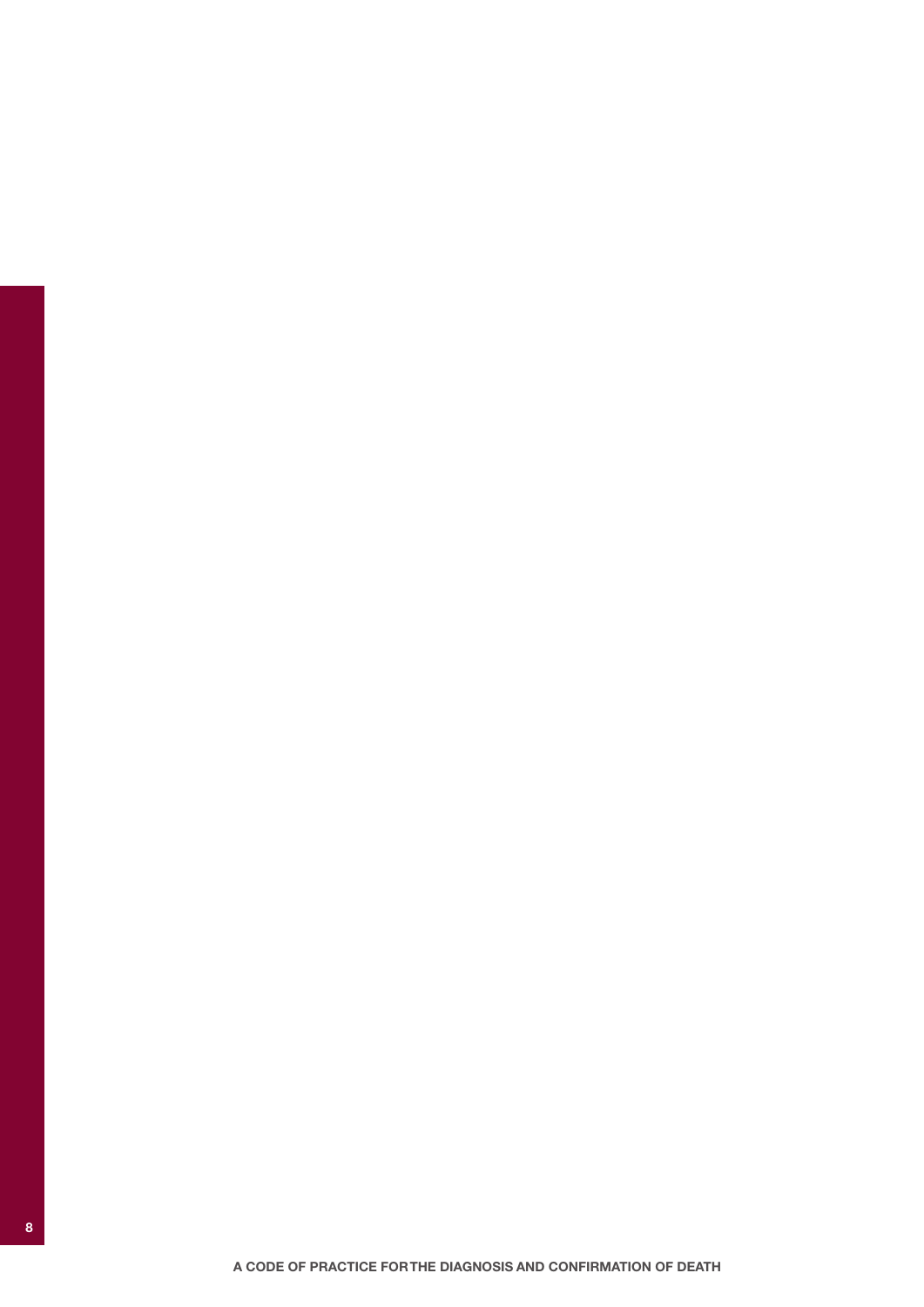### **1. Introduction**

The diagnosis and confirmation of death is required in a number of different situations, both as a result of a natural process and also in situations where artificial interventions are sustaining cardiorespiratory function in the absence of a patient's ability to breathe independently. This Code of Practice is designed to address the diagnosis and confirmation of death in all situations and to make practical recommendations, which are acceptable both to the relatives of the deceased, to society in general and also to the medical, nursing and other professional staff involved. The Working Party has included some members of the group which drew up the 1998 Code of Practice and also new members to reflect the wider professional and lay interests that are now involved. We have drawn upon much of the comment received over the existing guidelines, together with documentation prepared in particular by the Intensive Care Society (www.ics.ac.uk).

This revised Code of Practice is a working document, aimed primarily at doctors and other healthcare workers who are responsible for the diagnosis and confirmation of death, rather than the lay public. For this reason, it has been written using medical terminology. Accepting, however, that it will be read more widely, we have added a Glossary of the medical terms used. In addition and as an aid to those unfamiliar with some of the terminology or technical aspects used in this Code of Practice, a lay explanation of the diagnosis of death following irreversible cessation of brain-stem function is included in Appendix 5.

Unlike the 1998 Code, this revised version has taken on a different format. The Working Party decided that it was important to separate completely the diagnosis and confirmation of death from anything to do with the issues surrounding organ donation and transplantation. This document deals solely with the diagnosis and confirmation of death, whatever the cause, allowing this to be carried out in a variety of circumstances where further intervention aimed at sustaining life can be of no further benefit to patients. We intend that the advice in this document should be used in conjunction with the existing guidelines on organ donation and transplantation from the Intensive Care Society and with the Codes of Practice from the Human Tissue Authority, thus forming a portfolio of documents which are consistent and clearly linked.

It is our hope that the revised Code, like the original Code, will be of help to those concerned with the care of the dying, by reaffirming the criteria for the diagnosis of death whether following the irreversible cessation of cardiorespiratory function, or by testing brain-stem reflexes in comatose, apnoeic, ventilated patients with a heartbeat. When a patient is comatose, apnoeic and receiving artificial ventilation of their lungs, the criteria for determining irreversible cessation of brain-stem function will be the irreversible loss of brain-stem reflexes, diagnosed by clinical neurological testing. The Code also clarifies the confirmation of death following cardiorespiratory arrest.

In this way, relatives, partners and carers may be spared the ordeal of witnessing an intervention which is prolonged and not in the patient's best interest. Equally, professionals ordinarily responsible for protecting life can be confident about the professional and legal acceptability of discontinuing interventions that serve merely to prolong somatic function. This latter point is of particular significance with regard to those who argue that the diagnosis of irreversible cessation of brain-stem function as a criterion for the diagnosis of death itself is irretrievably wedded to the desire to acquire organs for transplantation. The fact is that there is no logical relationship between them. With advances in the technology of assisted respiration, it is essential that the diagnosis of death be independent of such assistance. This is of the utmost importance in circumstances where relatives and staff may otherwise be unreasonably reticent to accept that treatment of this kind, along with other forms of life-sustaining therapy, can be of no further benefit to the deceased. A definition of human death should not be related to organ transplantation.<sup>1</sup>

It is essential that relatives, partners and carers be kept fully informed of the clinical condition of the patient and that they be given an explanation regarding the condition and prognosis. They should be given appropriate explanation of the investigations being undertaken and of their interpretation throughout the process of the determination of death, in a sympathetic, timely and appropriate fashion by those concerned with the management of the patient.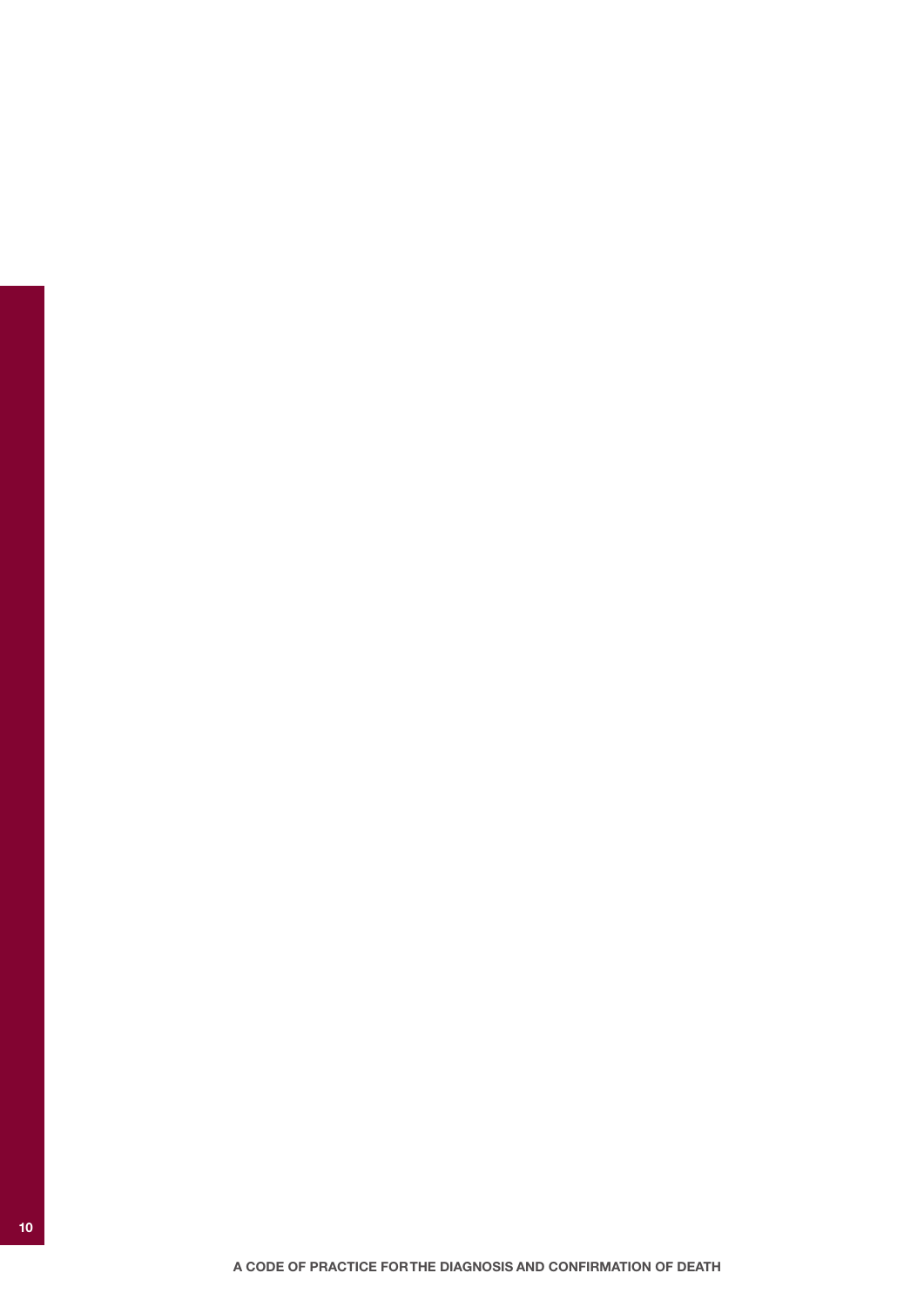### **2. DIAGNOSIS AND CONFIRMATION OF DEATH**

Death entails the irreversible loss of those essential characteristics which are necessary to the existence of a living human person and, thus, the definition of death should be regarded as the irreversible loss of the capacity for consciousness, combined with irreversible loss of the capacity to breathe. This may be secondary to a wide range of underlying problems in the body, for example, cardiac arrest.

#### 2.1 Death following the irreversible cessation of brainstem function

The irreversible cessation of brain-stem function whether induced by intra-cranial events or the result of extra-cranial phenomena, such as hypoxia, will produce this clinical state and therefore irreversible cessation of the integrative function of the brain-stem equates with the death of the individual and allows the medical practitioner to diagnose death.

Three things should be noted in this regard:

First, the irreversible loss of the capacity for consciousness does not by itself entail individual death. Patients in the vegetative state (VS) have also lost this capacity (see section 6.9). The difference between them and patients who are declared dead by virtue of irreversible cessation of brain-stem function is that the latter cannot continue to breathe unaided without respiratory support, along with other life-sustaining biological interventions. This also means that even if the body of the deceased remains on respiratory support, the loss of integrated biological function will inevitably lead to deterioration and organ necrosis within a short time.

Second, the diagnosis of death because of cessation of brainstem function does not entail the cessation of all neurological activity in the brain. What does follow from such a diagnosis is that none of these potential activities indicates any form of consciousness associated with human life, particularly the ability to feel, to be aware of, or to do, anything. Where such residual activity exists, it will not do so for long due to the rapid breakdown of other bodily functions.

Third, there may also be some residual reflex movement of the limbs after such a diagnosis. However, as this movement is independent of the brain and is controlled through the spinal cord, it is neither indicative of the ability to feel, be aware of, or to respond to, any stimulus, nor to sustain respiration or allow other bodily functions to continue.

In short, while there are some ways in which parts of the body may continue to show signs of biological activity after a diagnosis of irreversible cessation of brain-stem function, these have no moral relevance to the declaration of death for the purpose of the immediate withdrawal of all forms of supportive therapy. It is for this reason that patients with such activity can no longer benefit from supportive treatment and legal certification of their death is appropriate.<sup>2</sup>

The current position in law is that there is no statutory definition of death in the United Kingdom. Subsequent to the proposal of the 'brain death criteria' by the Conference of Medical Royal Colleges in 1976,<sup>3,4</sup> the courts in England and Northern Ireland have adopted these criteria as part of the law for the diagnosis of death.<sup>5,6</sup> There is no reason to believe that courts in other parts of the United Kingdom would not follow this approach.

Section 26(2)(d) of the Human Tissue Act 2004<sup>7</sup> empowers the Human Tissue Authority to develop a series of Codes of Practice, including the definition of death for the purposes of that Act only. The Codes published thus far are available at www.hta.gov.uk/guidance/codes\_of\_practice.cfm

#### 2.2 Death following cessation of cardiorespiratory function

For people suffering cardiorespiratory arrest (including failed resuscitation), death can be diagnosed when a registered medical practitioner, or other appropriately trained and qualified individual, confirms the irreversible cessation of neurological (pupillary), cardiac and respiratory activity. Diagnosing death in this situation requires confirmation that there has been irreversible damage to the vital centres in the brain-stem, due to the length of time in which the circulation to the brain has been absent.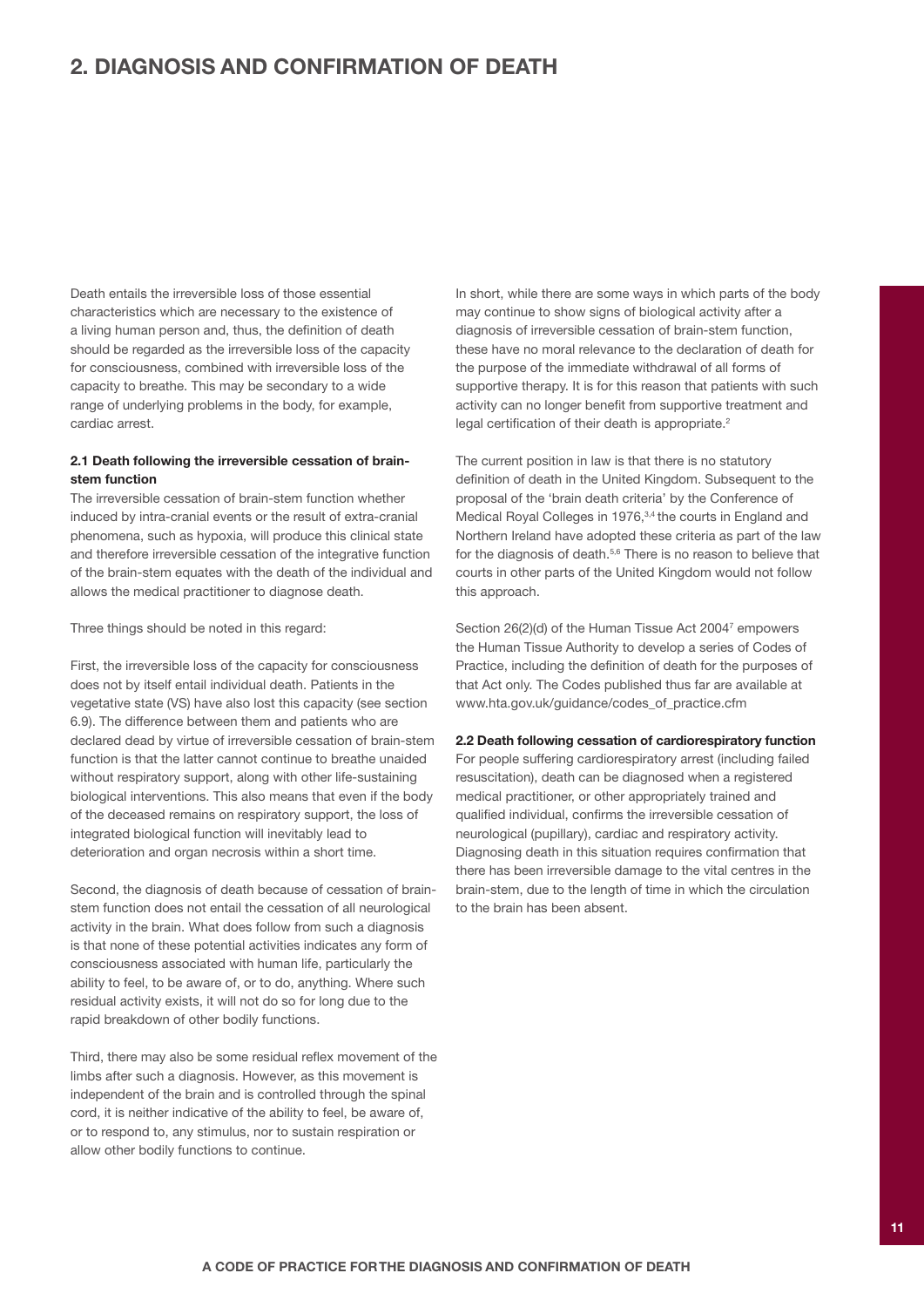### 3. DIAGNOSING AND CONFIRMING DEATH AFTER CARDIORESPIRATORY ARREST

Confirmation of death is as important in the large number of patients in whom death is expected, either in the primary care setting or in hospital, as it is in cases of unexpected death. Death after cardiorespiratory arrest has long been identified by the simultaneous and irreversible onset of apnoea, unconsciousness and absence of the circulation. In these circumstances irreversible cessation of brain-stem function rapidly ensues. However, unlike confirmation of death using neurological assessment of cessation of brain-stem reflexes (section 6), there are currently no standardised criteria for the confirmation of death following irreversible cessation of cardiorespiratory function. As a result current practice varies from confirming death as soon as the heart stops of its own accord, or when attempts at cardiopulmonary resuscitation are abandoned, to waiting ten minutes or longer after the onset of asystole and apnoea. While such practice continues to be appropriate, particularly within primary care, the increasing practice of non-heartbeating organ donation has also focused attention on the need in a hospital setting, for a standard approach to confirming death.

Whilst dying is a process rather than an event, a definition of when the process reaches the point (death) at which a living human being ceases to exist is necessary to allow the confirmation of death without an unnecessary and potentially distressing delay. This is especially so within a primary or secondary care environment, where clear signs that are pathognomonic of death (hypostasis, rigor mortis) are present. However, in the absence of such signs, we recommend that the point after cardiorespiratory arrest at which death of a living human being occurs is identified by the following conditions:

- The simultaneous and irreversible onset of apnoea and unconsciousness in the absence of the circulation
- Full and extensive attempts at reversal of any contributing cause to the cardiorespiratory arrest have been made. Such factors, which include body temperature, endocrine, metabolic and biochemical abnormalities, are considered under section 5
- One of the following is fulfilled:
	- the individual meets the criteria for not attempting cardiopulmonary resuscitation<sup>8</sup>
	- attempts at cardiopulmonary resuscitation have failed
	- treatment aimed at sustaining life has been withdrawn because it has been decided to be of no further benefit to the patient and not in his/her best interest to continue and/or is in respect of the patient's wishes via an advance decision to refuse treatment
- The individual should be observed by the person responsible for confirming death for a minimum of five minutes<sup>9,10</sup> to establish that irreversible cardiorespiratory arrest has occurred. The absence of mechanical cardiac function is normally confirmed using a combination of the following:
	- absence of a central pulse on palpation
	- absence of heart sounds on auscultation

 These criteria will normally suffice in the primary care setting. However, their use can be supplemented in the hospital setting by one or more of the following:

- asystole on a continuous ECG display
- absence of pulsatile flow using direct intra-arterial pressure monitoring
- absence of contractile activity using echocardiography
- Any spontaneous return of cardiac or respiratory activity during this period of observation should prompt a further five minutes observation from the next point of cardiorespiratory arrest
- After five minutes of continued cardiorespiratory arrest the absence of the pupillary responses to light, of the corneal reflexes, and of any motor response to supra-orbital pressure should be confirmed
- The time of death is recorded as the time at which these criteria are fulfilled.

It is obviously inappropriate to initiate any intervention that has the potential to restore cerebral perfusion after death has been confirmed.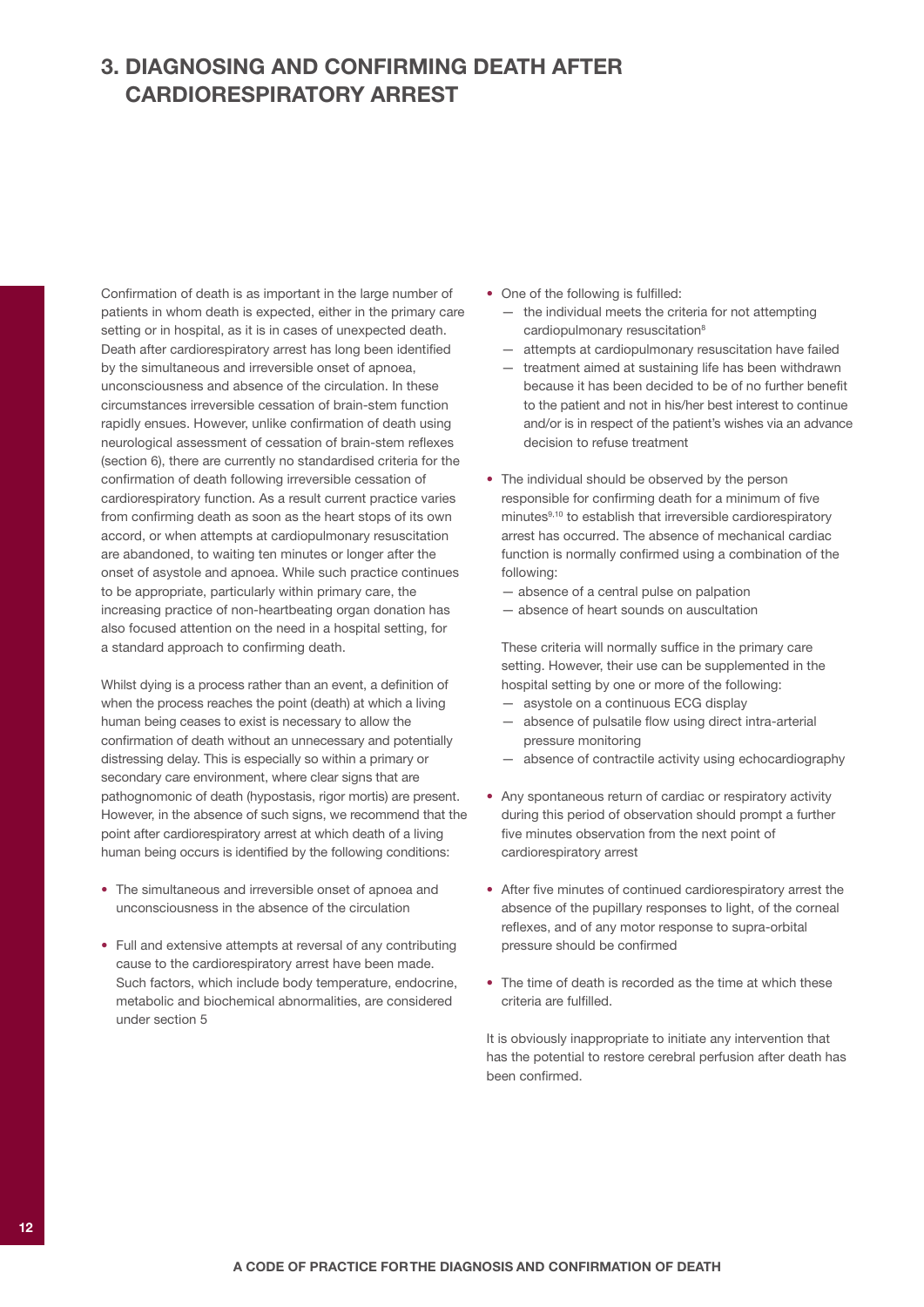When managing a patient in coma, treatment decisions must be made in the patient's best interests. The first objective for the healthcare team is to determine the cause and depth of coma, to maintain life while this is being done (respecting any valid advance decision to refuse treatment), and attempt to restore function. Such measures are often successful, but when the brain-stem has been damaged in such a way, and to such a degree, that its integrative functions (which include the neural control of cardiac and pulmonary function and consciousness) are irreversibly destroyed, death of the individual has occurred and the heart will inevitably stop beating subsequently, although the time over which this occurs may vary considerably (see 6.4).

When death has been diagnosed by the methods to be described, the patient is dead even though respiration and circulation can be artificially maintained successfully for a limited period of time. The appropriate course of action is then to consider withdrawal of mechanical respiratory support, the ethical justification for which has passed, and to allow the heart to stop. This imposes an unnecessary and distressing vigil on the relatives, partners and carers, who should be kept fully informed by the local care team of the diagnosis, the inevitable outcome and the likely sequence of events.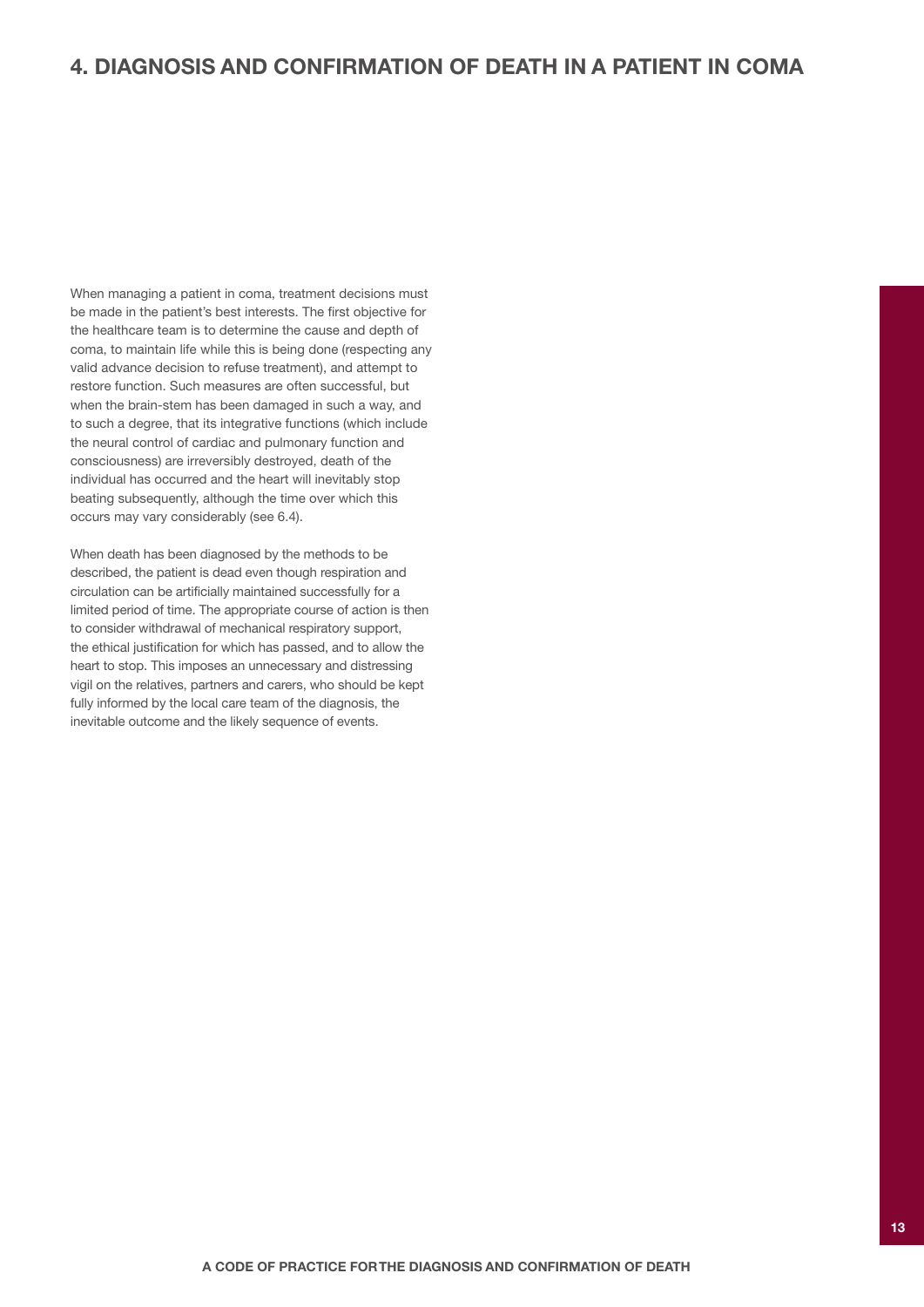### 5. CONDITIONS NECESSARY FOR THE DIAGNOSIS AND CONFIRMATION OF DEATH

All of the following conditions must be fulfilled to allow the diagnosis of death following irreversible cessation of brainstem function to be undertaken.

#### **5.1 Aetiology of irreversible brain damage**

There should be no doubt that the patient's condition is due to irreversible brain damage of known aetiology. It may be obvious within hours of a primary intra-cranial event such as a severe head injury or spontaneous intra-cranial haemorrhage that the condition is irreversible. When, however, a patient has suffered primarily from cardiac arrest or severe circulatory insufficiency with an ill-defined period of cerebral hypoxia or a cerebral air or fat embolism, it may take longer to establish the diagnosis and to be confident of the prognosis. If significant diagnostic uncertainties remain, brain-stem testing cannot be undertaken. However, there are patients in whom a final diagnosis for the cause of cessation of brain-stem function is never fully established despite extensive investigation (e.g., following presumed hypoxic brain injury, cerebral air or fat embolism, drug overdose, encephalitis). In this situation brain-stem testing should be undertaken only if, after continuing clinical observation and investigation, there is no possibility of a reversible or treatable underlying cause being present.

#### **5.2 Exclusion of potentially reversible causes of coma**

The patient is deeply comatose, unresponsive and apnoeic, with his/her lungs being artificially ventilated.

#### **5.2.1 There should be no evidence that this state is due to depressant drugs**

The action of narcotics, hypnotics and tranquillisers may be prolonged, particularly when hypothermia coexists or in the presence of renal or hepatic failure. Similarly in infants and children, altered metabolism and excretion of drugs should be taken into account. Some sedatives (e.g., the benzodiazepines) and analgesics are markedly cumulative and persistent in their actions and are commonly used as anticonvulsants or to assist synchronisation with mechanical ventilators.

It is therefore essential that the recent history of what drugs have been ingested or administered should be carefully reviewed and any possibility of intoxication being the cause of, or contributing to, the patient's comatose state should preclude a diagnosis of death. It is important to recognise that, in some patients, hypoxia may have followed the ingestion of a drug, but in this situation the criteria for death will not be applicable until such a time as the primary effects of the drug have been excluded as a continuing cause of

the unresponsiveness. Excluding the effects of sedative drugs, however, may be difficult.

The length of time between discontinuation of depressant drugs and undertaking brain-stem testing depends on several factors including total dose, duration of treatment, the underlying renal and hepatic function and the availability of measurement of drug concentrations. If assays of thiopentone are available, it is recommended that brain-stem testing should not be undertaken if the level is >5mg/L. If levels are not available then determining an adequate duration to exclude the effects of depressant drugs will involve prediction according to pharmacokinetic principles in both adults and children.

If opioids or benzodiazepines are thought to be contributing to the coma, specific antagonists such as naloxone or anexate should be used. If midazolam levels are available brain-stem testing should not be undertaken if the level is >10μg/L. In other circumstances, residual sedative effects must be predicted according to pharmacokinetic principles in both adults and children. If there is any doubt, specific drug levels should be measured before proceeding. In exceptional circumstances, if the effects of sedation cannot be excluded, ancillary investigations may be necessary to confirm the diagnosis (see section 6.7).

#### **5.2.2 Primary hypothermia as the cause of unconsciousness must have been excluded**

Temperatures between 32-34°C are occasionally associated with an impaired level of consciousness but brain-stem reflexes tend to be lost if the temperature falls below 28°C. These deficits are potentially reversible. In clinical practice, patients remain awake and conscious with temperatures >34°C unless other factors are present. We therefore recommend that the core temperature should be greater than 34°C at the time of testing.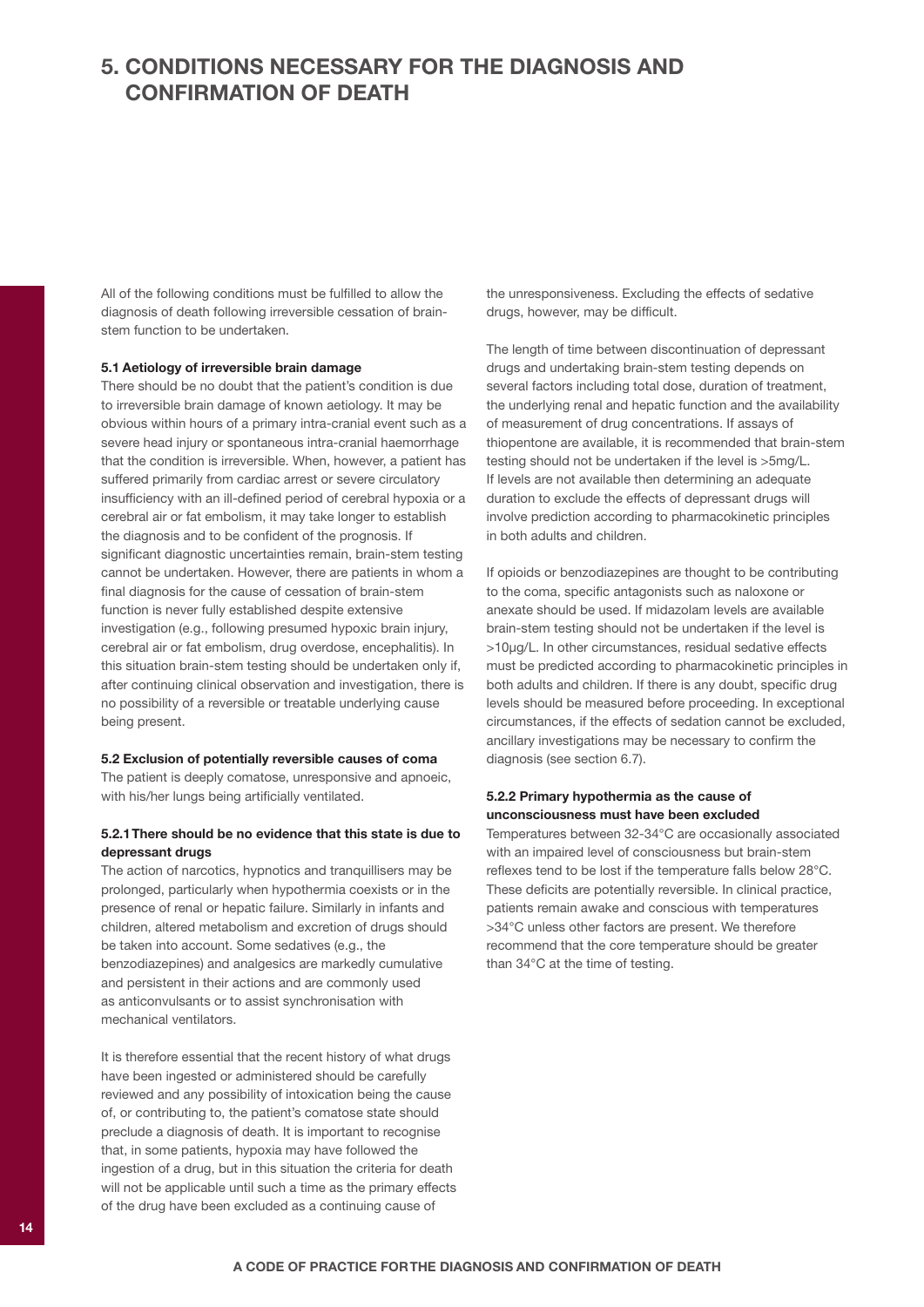**5.2.3 Potentially reversible circulatory, metabolic and endocrine disturbances must have been excluded as the cause of the continuation of unconsciousness** While trying to provide broad guidance on the magnitude of metabolic and endocrine disorders which are likely to influence the testing of brain-stem reflexes, it is essential to bear in mind that the most important factor is the establishment of an unequivocal cause for the individual's unconsciousness.

It is recognised that circulatory, metabolic and endocrine disturbances (e.g., hypernatraemia, diabetes insipidus) are likely accompaniments of death as a result of cessation of brain-stem function. It is important to emphasise that these may be the effect rather than the cause of cessation of brainstem function and do not preclude the diagnosis of death by neurological testing of brain-stem reflexes. Furthermore it may be detrimental to correct such abnormalities too rapidly and, equally, to delay testing of brain-stem reflexes unnecessarily, simply because of strict adherence to the requirement to attain a predetermined blood electrolyte concentration. It is necessary to maintain circulation and respiration prior to testing. The mean arterial pressure should be consistently >60mmHg with maintenance of normocarbia and avoidance of hypoxia, acidaemia or alkalaemia (P $_{\textrm{\tiny{a}}}$ CO $_{\textrm{\tiny{2}}}$  <6.0KPa, P $_{\textrm{\tiny{a}}}$ O $_{\textrm{\tiny{2}}}$ >10KPa and pH 7.35 –7.45)

As guidance, we would emphasise that the effects of hyponatraemia depend on the rate of its development but it is rare for patients to become unresponsive if the serum sodium concentration is 115mmol/L or above. If severe hyponatraemia is corrected too rapidly the patient may develop unresponsive, but potentially reversible coma due to central pontine myelinolysis. Sodium levels above 160mmol/L are associated with unresponsiveness and this should be borne in mind if the primary cause of coma prior to testing is uncertain.

Profoundly low levels of serum potassium may cause myopathy and levels below 1mmol/L have been reported to cause flaccid quadriplegia. Whilst there is no clear evidence concerning the central effects of hypokalaemia, as a guide we would recommend that testing of brain-stem reflexes should not be undertaken in the face of a serum potassium concentration below 2mmol/L.

Similarly, profound elevation or lowering of phosphate or magnesium may be associated with severe neuromuscular weakness that may culminate in flaccid quadriplegia. Although there is little evidence to suggest a central component or to guide the clinician in determining at what levels brain-stem testing can safely be undertaken, clinically significant weakness is unlikely unless levels of magnesium or phosphate are <0.5 or >3.0mmol/L. In addition a peripheral nerve stimulator should be used to ensure that there is good neuromuscular transmission and some muscle response.

Hyperglycaemia in diabetic ketoacidosis or hyperosmolar nonketotic coma may cause a state of unresponsiveness which mimics irreversible cessation of brain-stem function, but this state is extremely unlikely with blood glucose levels less than 20mmol/L. Severe hypoglycaemia is associated with coma or stupor and testing of brain-stem reflexes should not be undertaken if the glucose level is below 3.0mmol/L. Since blood glucose concentrations change rapidly in critically ill patients, a blood sugar measurement should always be made immediately prior to the testing of brain-stem reflexes. Patients in thyroid storm may present in acute coma or with acute thyrotoxic myopathy. Myxoedema may also cause a deep unresponsive coma. Addisonian crisis may be associated with severe neuromuscular weakness causing an acute ascending paralysis or encephalopathy proceeding to coma. These conditions are extremely rare and unlikely to co-exist in the presence of known primary pathologies. If there is any clinical reason to expect these disturbances then it is obligatory to ensure appropriate hormonal assays are undertaken.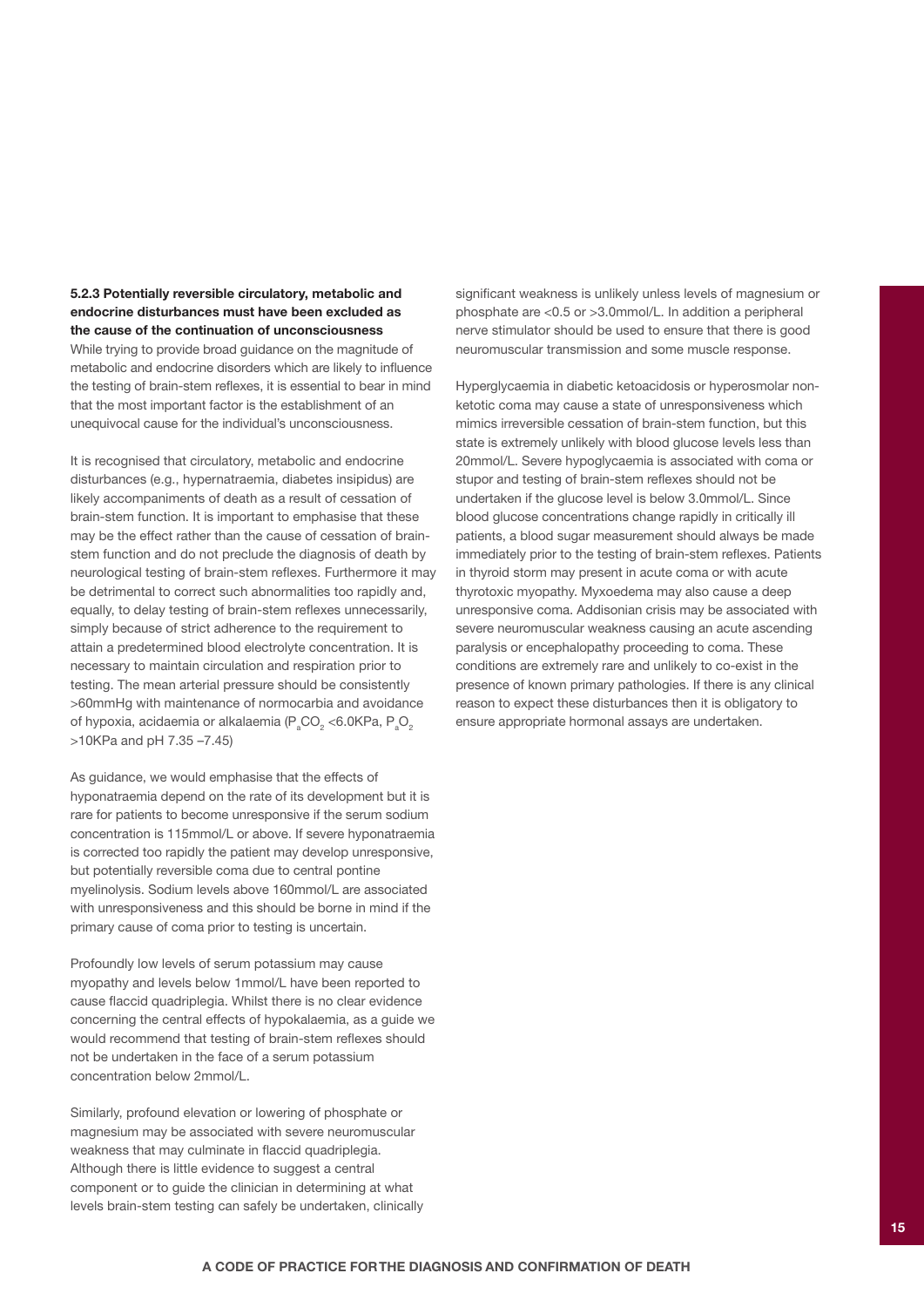#### **5.3 Exclusion of potentially reversible causes of apnoea**

The patient is being maintained on the ventilator because spontaneous respiration has ceased. Relaxants (neuromuscular blocking agents) and other drugs must have been excluded as the cause of respiratory inadequacy or failure. Immobility, unresponsiveness and lack of spontaneous respiration may be due to the use of neuromuscular blocking drugs and the persistence of their effects should be excluded by confirmation of the presence of deep-tendon reflexes or by the demonstration of adequate neuromuscular conduction with a conventional nerve stimulator. Persistent effects of hypnotics or narcotics must be excluded as the cause of respiratory failure. Profound neuromuscular weakness resembling the absence of brain-stem reflexes may occur as a consequence of a number of neurological disorders emphasising the importance of establishing a clear diagnosis of irremediable brain damage of known aetiology.

When coma follows a head injury, the presence of a cervical spine injury must be excluded in the usual way using clinical criteria, plain X-rays, CT and MRI scans as indicated. If there are reasons to suspect that an underlying high cervical spine injury and associated cord injury are causing the apnoea, then the apnoea test (see section 6.1.6) becomes invalid. In this rare scenario, cessation of brain-stem function can be established only by confirming the absence of other brainstem reflexes and by using ancillary investigations (see section 6.7 and Appendix 3).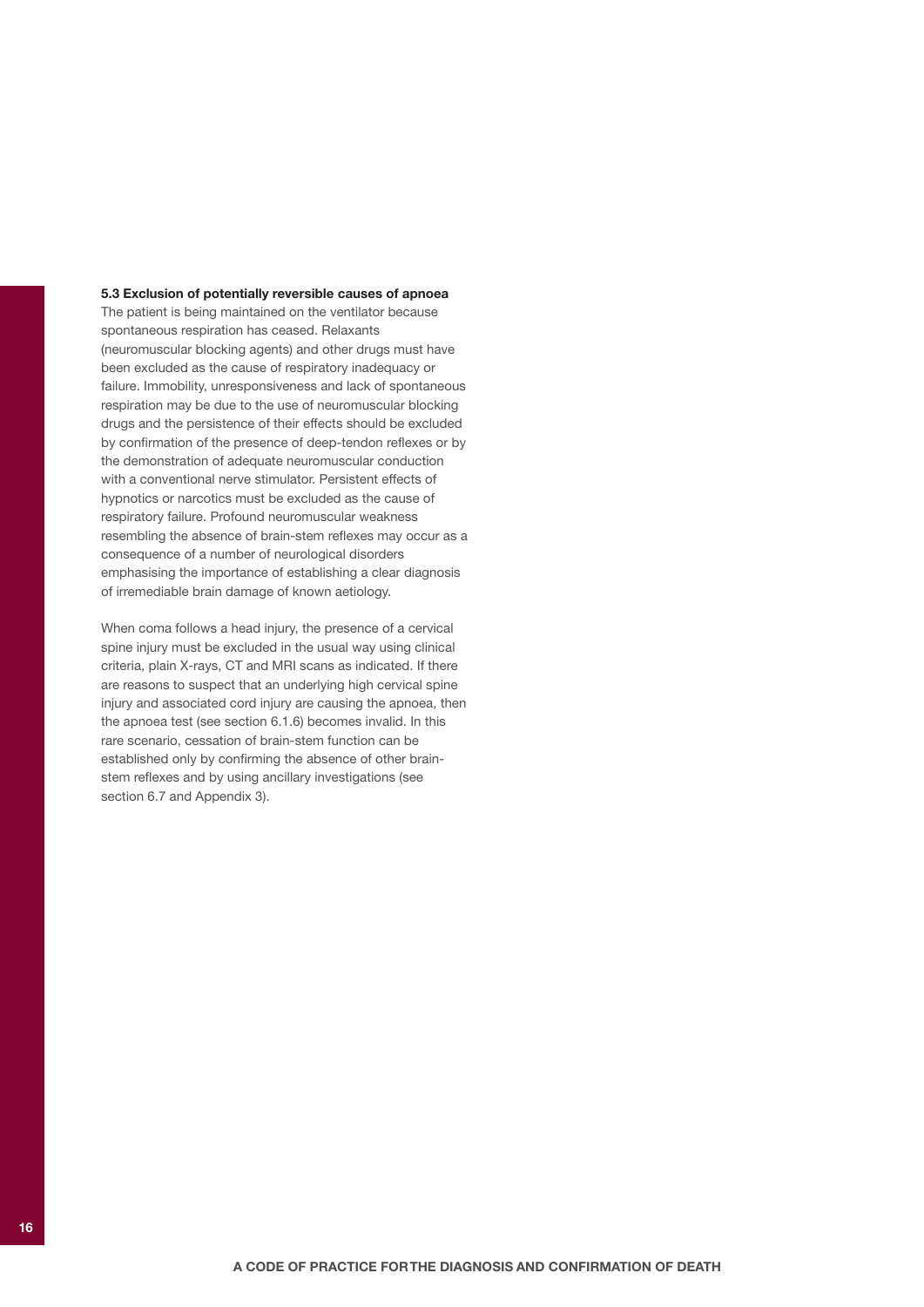# 6. THE DIAGNOSIS OF DEATH FOLLOWING IRREVERSIBLE CESSATION OF BRAIN-STEM FUNCTION

Fulfilment of the clinical criteria for the diagnosis of death following irreversible cessation of brain-stem function, specified by the Conference of Medical Royal Colleges during the period 1976–1981,<sup>3,4,11,12</sup> is followed, without further active support, by subsequent cessation of the heart beat, though the time taken for this to occur may vary<sup>13</sup> (see section 6.4). This has been confirmed in all published series and has therefore been adequately validated.

Concern is sometimes expressed over continuing function within the brain-stem, occurring beneath the level at which any motor, somatosensory or breathing reflexes can be elicited and also over continuing function in other parts of the brain. However, as has already been indicated, both are irrelevant when evaluating function against these clinical criteria of death resulting from irreversible cessation of brainstem function, which demonstrate the permanent absence of consciousness and thus the ability to feel or do anything, along with the inevitable and rapid deterioration of integrated biological function. The following paragraphs recapitulate the criteria in the conference guidelines, with the addition of notes on how they may be elicited.

#### **6.1 Absence of brain-stem reflexes**

#### **6.1.1 The pupils are fixed and do not respond to sharp changes in the intensity of incident light.**

#### **6.1.2 There is no corneal reflex – care should be taken to avoid damage to the cornea.**

#### **6.1.3 The oculo-vestibular reflexes are absent.**

No eye movements are seen during or following the slow injection of at least 50mls of ice cold water over one minute into each external auditory meatus in turn. Clear access to the tympanic membrane must be established by direct inspection and the head should be at  $30^\circ$  to the horizontal plane, unless this positioning is contraindicated by the presence of an unstable spinal injury.

In the case of 6.1.1, 6.1.2 and 6.1.3, testing of these reflexes may be prevented on one or other side by local injury or disease but this does not invalidate the diagnosis of death as a result of cessation of brain-stem reflexes. In the case of bilateral injury or disease, ancillary testing should be considered.

#### **6.1.4 No motor responses within the cranial nerve distribution can be elicited by adequate stimulation of any somatic area.**

No motor response can be elicited within the cranial nerve or somatic distribution in response to supraorbital pressure.

**6.1.5 There is no cough reflex response to bronchial stimulation by a suction catheter placed down the trachea to the carina, or gag response to stimulation of the posterior pharynx with a spatula.**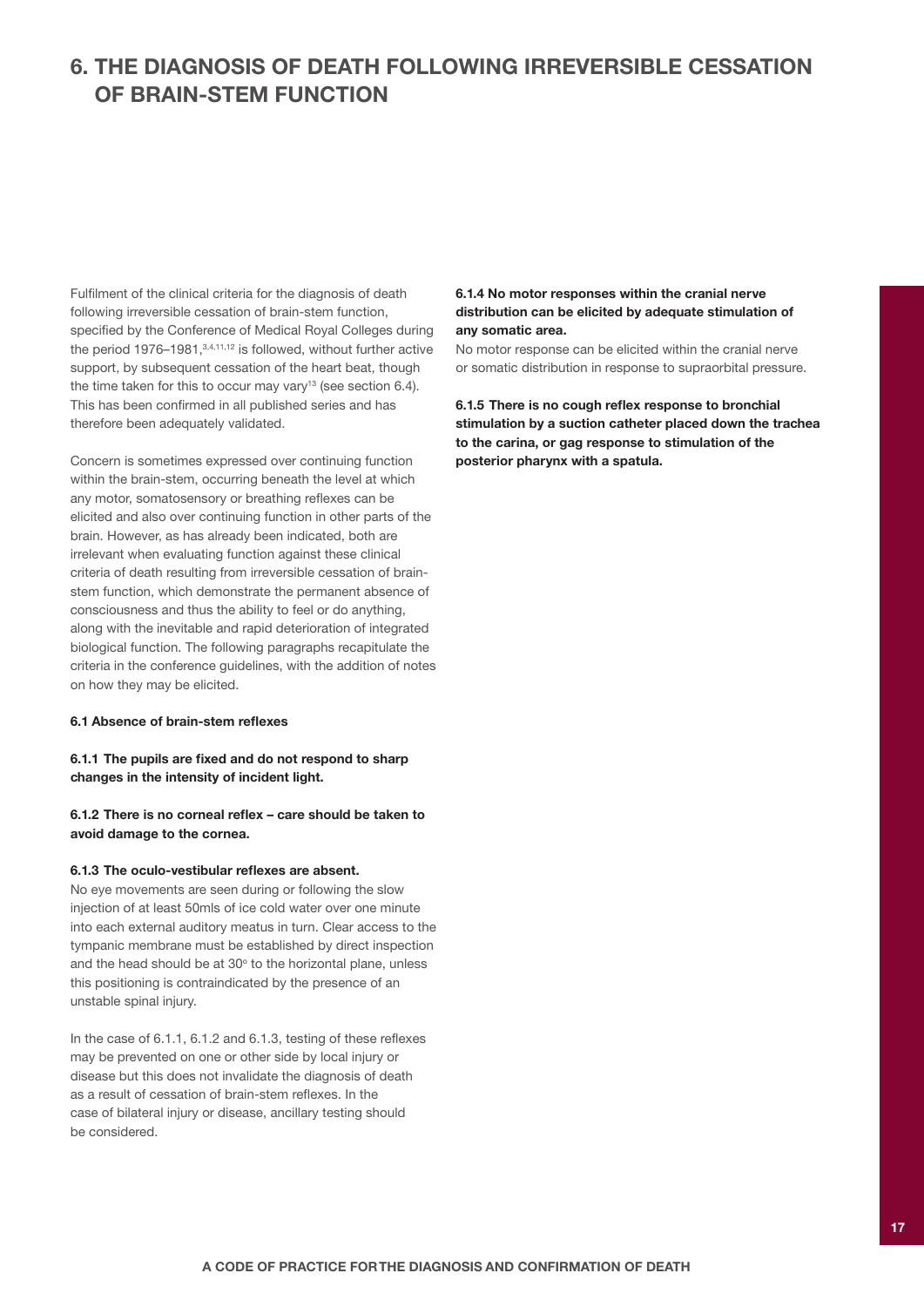**6.1.6 The process for testing the respiratory response to hypercarbia (apnoea test) should be the last brain-stem reflex to be tested and should not be performed if any of the preceding tests confirm the presence of brain-stem reflexes.**  Confusion has arisen in the past over the way in which the test should be performed and the frequency with which it should be repeated. This guidance deals specifically with these problems and the testing process also takes into account the developments in monitoring that have occurred. The general availability of end tidal carbon dioxide ( $\mathsf{E}_{\mathsf{T}}\mathsf{CO}_{2}$ ) monitoring and instant access to blood gas analysis allows their routine utilisation to:

- Eliminate the risk of the development of significant hypoxia during the apnoea test
- Minimise the risk of the development of excessive hypercarbia and/or rapid changes in carbon dioxide tension
- Minimise the development of changes in mean arterial pressure and as a result, minimise the risk of further injury to potentially recoverable brain tissue, in case death of the brain-stem has not actually occurred<sup>14</sup>. For the above reasons and to avoid undue stress or loss of confidence in such tests, they should not be formally carried out unless ongoing bedside observations indicate that brain-stem function has ceased irreversibly.

When the patient is not acidaemic, the procedure recommended to induce moderate hypercarbia and mild acidaemia is as follows:

- Increase the patient's  $F_1O_2$  to 1.0
- Check arterial blood gases to confirm that the measured  $\mathsf{P}_\mathsf{a}\mathsf{CO}_2$  and  $\mathsf{S}_\mathsf{a}\mathsf{O}_2$  correlate with the monitored values
- With oxygen saturation greater than 95%, reduce minute volume ventilation by lowering the respiratory rate to allow a slow rise in  $E<sub>r</sub>CO<sub>2</sub>$
- Once  $E_TCO_2$  rises above 6.0KPa, check arterial blood gases to confirm that  $\mathsf{P}_\mathsf{a}\mathsf{CO}_2$  is at least 6.0KPa and that the pH is less than 7.40
- The aim should be to ensure that this, and not a substantially greater, degree of hypercarbia and acidaemia is achieved for those with no previous history of respiratory disease or bicarbonate administration
- $\bullet$  In patients with chronic CO<sub>2</sub> retention, or those who have received intravenous bicarbonate, the achievement of a mild but significant acidaemia as described would be achieved by allowing the  $P_{\text{a}}\text{CO}_{\text{2}}$  to rise to above 6.5KPa to a point where the pH is less than 7.40
- The patient's blood pressure should be maintained at a stable level throughout the apnoea test
- If cardiovascular stability is maintained, the patient should then be disconnected from the ventilator and attached to an oxygen flow of 5L/min via an endotracheal catheter and observed for five minutes
- If the maintenance of adequate oxygenation proves difficult, then CPAP (and possibly a prior recruitment manoeuvre) may be used
- If, after five minutes, there has been no spontaneous respiratory response, a presumption of no respiratory centre activity will be documented and a further confirmatory arterial blood gas sample obtained to ensure that the  $\mathsf{P}_{\mathsf{a}}\mathsf{CO}_{\mathsf{z}}$ has increased from the starting level by more than 0.5KPa
- The ventilator should be reconnected and the minute volume adjusted to allow a gradual return of the blood gas concentrations to the levels set prior to the commencement of testing.

#### **6.2 Children**

A report of a Working Party of the British Paediatric Association of 1991 supported by the Council of the Royal College of Physicians suggested that, in children over the age of two months, the criteria used to establish death should be the same as those in adults. Between thirty-seven weeks of gestation and two months of age, it is rarely possible confidently to diagnose death as a result of cessation of brain-stem reflexes, and below thirty-seven weeks of gestation the criteria to establish this cannot be applied.15 This document endorses the 1991 Report, which is reproduced in full as Appendix 4 without any modification of the original text. The text of the report is preceded in the Appendix by an introductory section indicating how the 1991 Report should be read in relation to these current guidelines.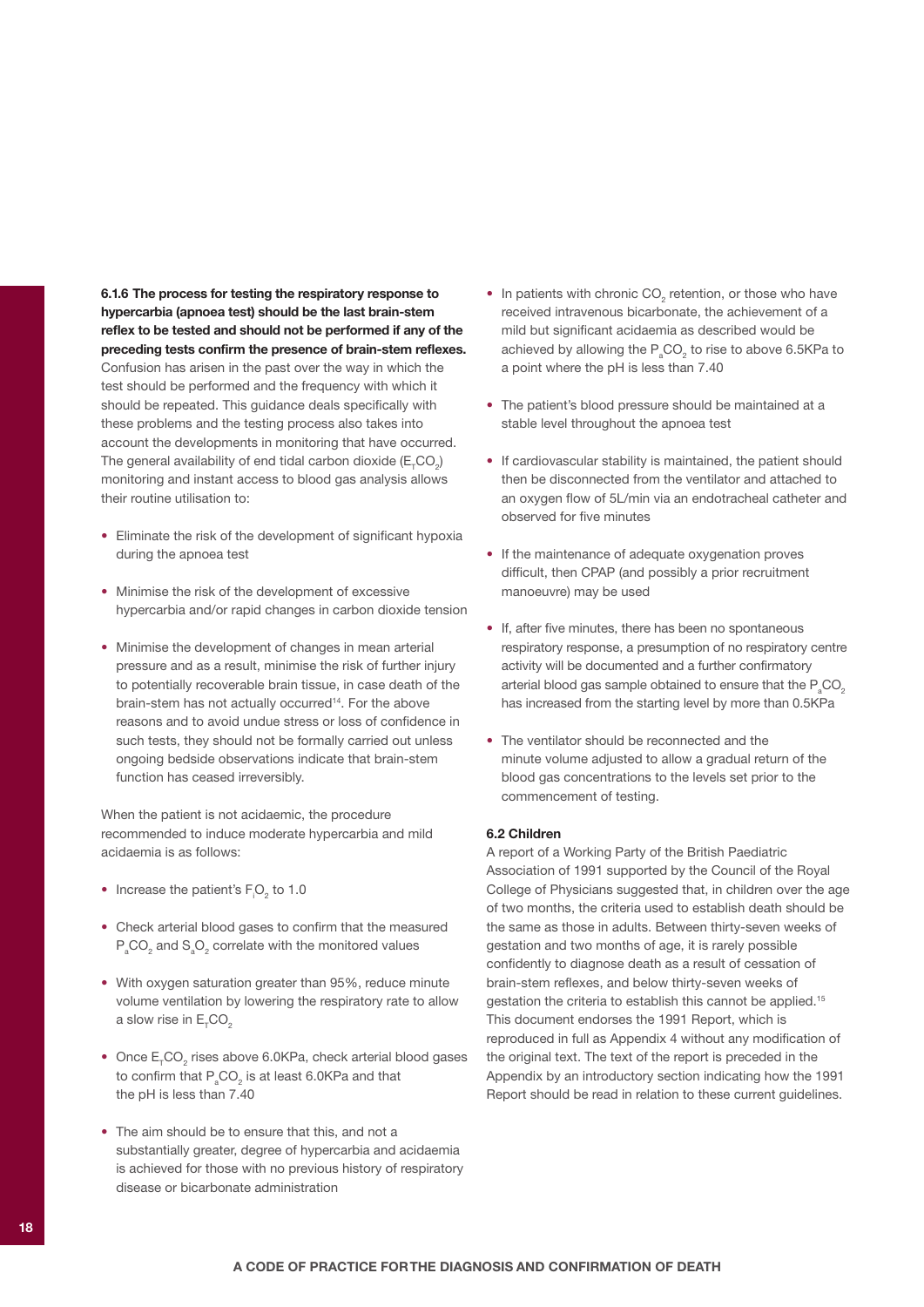#### **6.3 Repetition of testing**

The diagnosis of death by brain-stem testing should be made by at least two medical practitioners who have been registered for more than five years and are competent in the conduct and interpretation of brain-stem testing. At least one of the doctors must be a consultant. Those carrying out the tests must not have, or be perceived to have, any clinical conflict of interest and neither doctor should be a member of the transplant team. Testing should be undertaken by the nominated doctors acting together and must always be performed on two occasions. A complete set of tests should be performed on each occasion, i.e., a total of two sets of tests will be performed. Doctor A may perform the tests while Doctor B observes; this would constitute the first set. Roles may be reversed for the second set. The tests, in particular the apnoea test, are therefore performed only twice in total.

If the first set of tests shows no evidence of brain-stem function there need not be a lengthy delay prior to performing the second set. A short period of time will be necessary after reconnection to the ventilator to allow return of the patient's arterial blood gases and baseline parameters to the pre-test state, rechecking of the blood sugar concentration and for the reassurance of all those directly concerned. Although death is not confirmed until the second test has been completed the legal time of death is when the first test indicates death due to the absence of brain-stem reflexes.<sup>9</sup>

#### **6.4 The beating heart in individuals certified dead as a result of cessation of brain-stem reflexes**

Even if ventilation and cardiovascular support are continued, both adults and children will ultimately suffer cessation of heartbeat. Often this occurs within a few days, but may take weeks or even months if aggressive support is maintained,<sup>13</sup> although there are no verified reports of patients recovering brain-stem function during this time.

#### **6.5 Endocrine, metabolic and circulatory abnormalities**

Abnormalities, such as diabetes insipidus, hypo or hypernatraemia, hypothermia and disturbance of cardiac rhythm or blood pressure, commonly occur in patients who suffer irreversible cessation of brain-stem function following anoxic, haemorrhagic or traumatic cerebral injury. These abnormalities are a direct result of brain-stem failure and must be differentiated from abnormalities of endocrinological, biochemical or autonomic function contributing to impaired brain-stem function (see section 5.2.3).

#### **6.6 Limb and trunk movements**

Reflex movements of the limbs and torso may still occur in the presence of irreversible cessation of brain-stem function, even after this has been diagnosed. The doctor must explain clearly the significance of these movements to relatives, partners, carers and other staff, who should be given sufficient information and explanation to enable them to understand that they are of spinal-reflex origin and do not represent the higher functioning of the brain.

#### **6.7 Investigations**

The accuracy of the clinical criteria for the diagnosis of death as a result of cessation of brain-stem reflexes over the past thirty years provides justification for not including the results of neurophysiological or imaging investigations as part of these criteria. However, death cannot be diagnosed by the testing of brain-stem reflexes alone in instances where a comprehensive neurological examination is not possible (e.g., extensive facio-maxillary injuries, residual sedation and some cases of paediatric hypoxic brain injury), where a primary metabolic or pharmacological derangement cannot be ruled out or in cases of high cervical cord injury (see section 5.3). In such cases a confirmatory test may reduce any element of uncertainty and possibly foreshorten any period of observation prior to formal testing of brain-stem reflexes.

The various tests available, together with an assessment of their relative benefit and complexity, are listed in Appendix 3. All such investigations are prone to artifice and each has attracted its own literature defining false positive and negative rates. All ancillary investigations require appropriate training and experience both to perform and to interpret, which may not be available in all hospitals or outside normal office hours. Patients with the provisional diagnosis of irreversible cessation of brain-stem reflexes are frequently physiologically unstable and their transfer to another part of the hospital for further investigation may carry a significant risk, were the provisional diagnosis subsequently proven to be wrong. Where appropriate, such cases should be referred for a specialist neurological or neurosurgical opinion. In this situation, further time may be required before death may be confirmed. The increasingly widespread availability of spiral CT angiography may prove to be a helpful advance but further validation studies are required.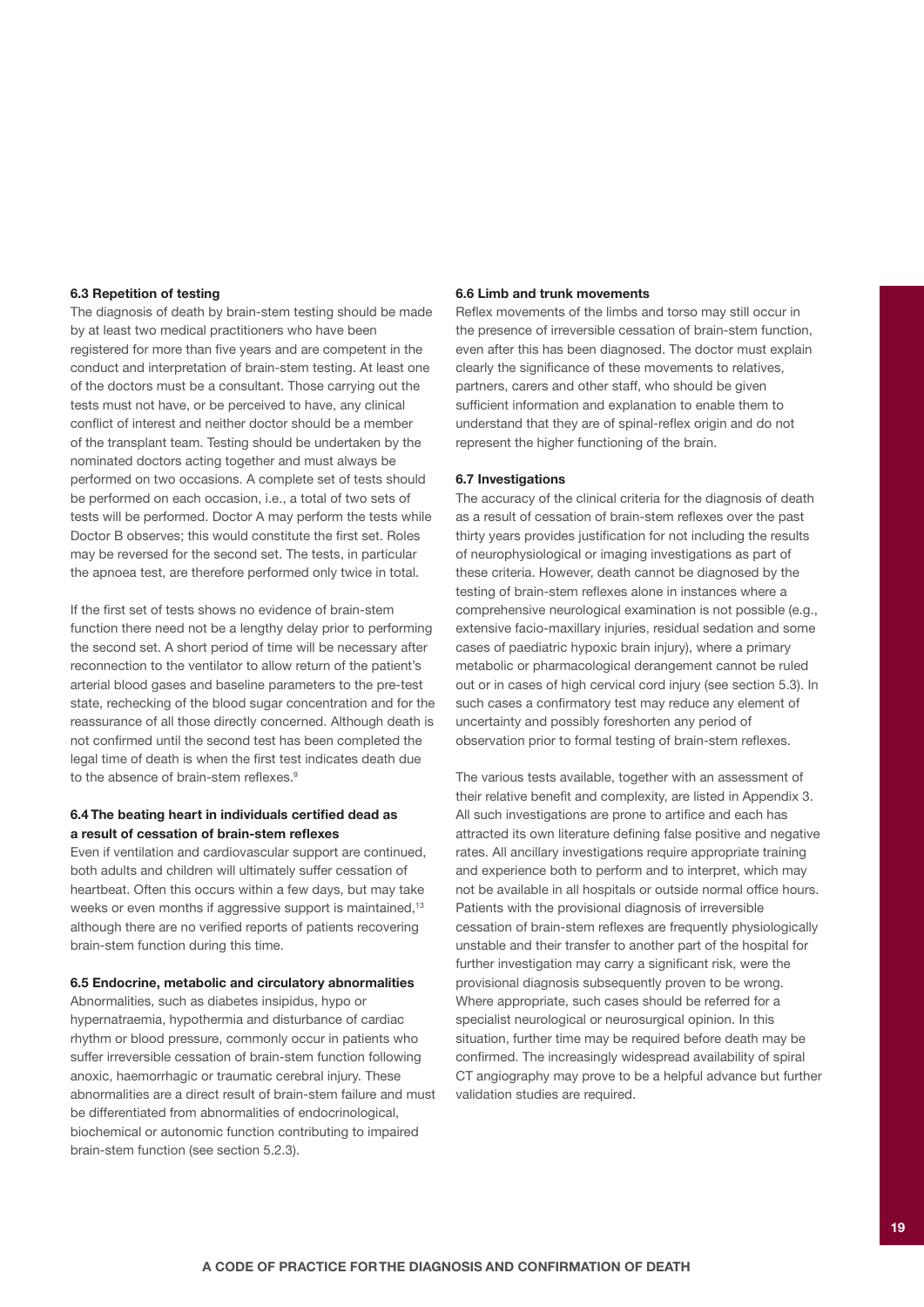#### **6.8 Peripheral neurological syndromes of intensive care**

There is a range of overlapping neuropathic, neuromuscular and myopathic syndromes which may occur in the context of intensive therapy and may cause problems in weaning a patient from a ventilator. This is not true apnoea (respiratory centre paralysis) and should not be taken as evidence for neurological testing of brain-stem function.

#### **6.9 The vegetative state**

Problems relating to the diagnosis and management of the vegetative state (VS) must not be confused with those relating to death, and the Guidelines endorsed by the Conference of Medical Royal Colleges emphasise the important differences.16 Brain-stem death is not part of the VS, which has been defined as a clinical condition of unawareness of self and environment in which the patient breathes spontaneously, has a stable circulation, and shows cycles of eye closure and opening which may simulate sleep and waking.16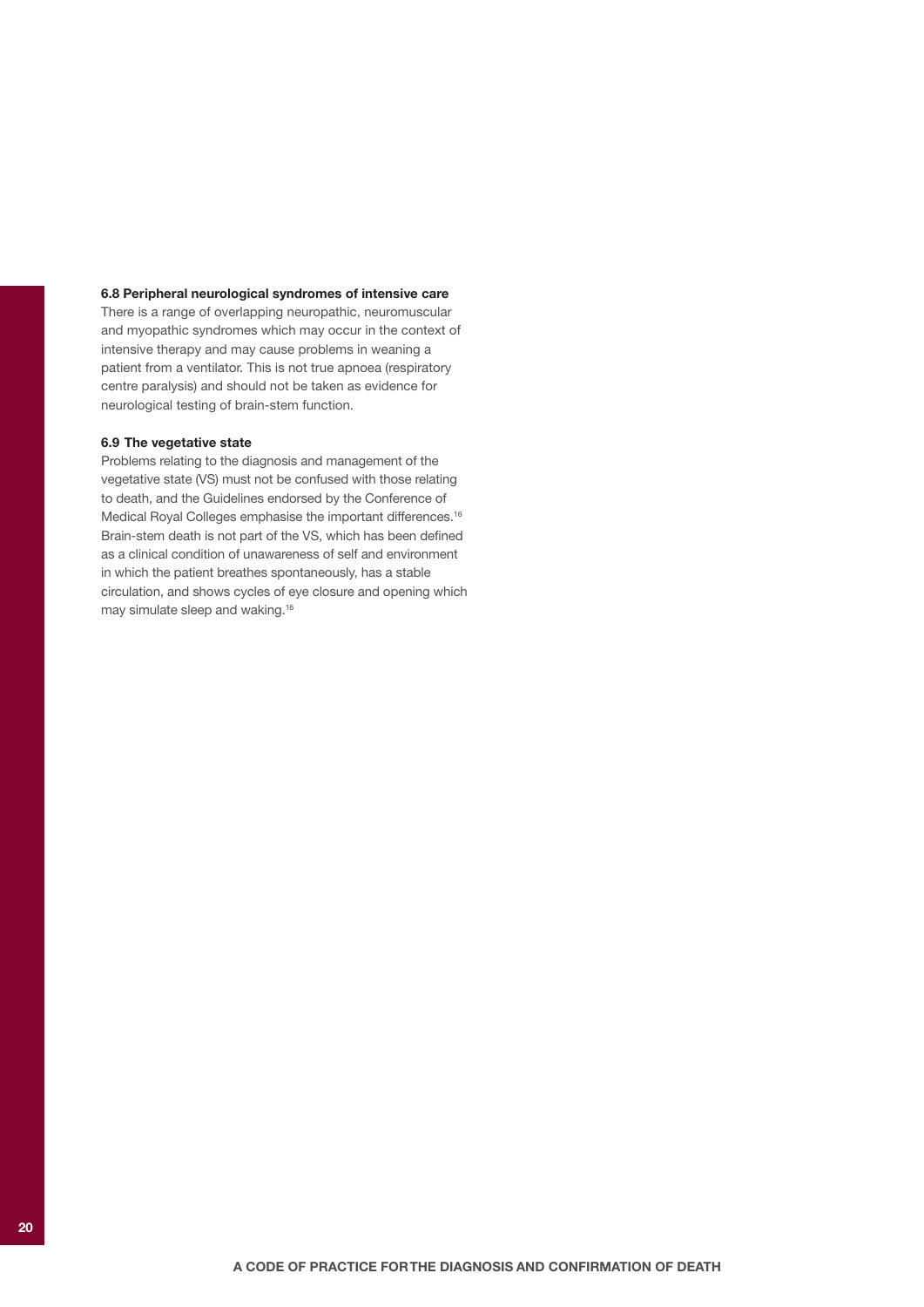### 7. MANAGEMENT OF THE PATIENT

It is important that decisions made on behalf of living patients, who lack the capacity to make decisions for themselves, are made in line with the Mental Capacity Act<sup>17</sup> and take account of the patient's best interests. The implications of this requirement are laid out in the MCA Code of Practice [http://www.publicguardian.gov.uk/mca/code-of-practice.htm]. This Code of Practice refers both to an individual before death, who lacks capacity and after death has been diagnosed and confirmed, when the question of best interests no longer arises.

#### **7.1 Maintenance of therapy**

The maintenance of normal homoeostasis by attempting to ensure adequate fluid intake, electrolyte balance, normal blood pressure, the monitoring of urine output by catheter collection and the use of other therapeutic agents, is part of the standard medical care of the patient where death has not been conclusively established.

#### **7.2 Cessation of respiration**

Some patients, who are thought to have sustained irreversible brain damage and are receiving partial ventilatory assistance, may continue to make respiratory efforts, precluding the confirmation of death. In such patients it is important to decide at an early stage whether it is appropriate to initiate full mechanical ventilation at the onset of apnoea, to allow the exclusion of other causes for the deterioration and to allow the confirmation of death by confirming the irreversible cessation of brain-stem function. If this course of action is not considered appropriate in the evaluation of the benefit of further treatment aimed at sustaining life, then neither is the partial ventilatory support being provided. In such a case, withdrawing ventilatory assistance following discussion with the patient's relatives or relevant others may be the most appropriate course as being in the best interests of the patient.

In deciding whom to involve in decisions of this nature, the Mental Capacity Act<sup>17</sup> specifically includes a requirement to involve family and others as appropriate when making a decision about the patient's best interests (MCA Section 4/7). Whilst In England and Wales, the Mental Capacity Act applies, in Scotland, the Adults with Incapacity (Scotland) Act 2000 applies and in Northern Ireland, there remains the common law approach to best interests. Anyone making decisions on behalf of a person who lacks capacity "must consider, so far as is reasonably ascertainable –

(a) the person's past and present wishes and feelings (and, in particular, any relevant written statement made by him when he had capacity),

(b) the beliefs and values that would be likely to influence his

decision if he had capacity, and (c) the other factors that he would be likely to consider if he were able to do so."

Further, anyone making decisions "must take into account, if it is practicable and appropriate to consult them, the views of – (a) anyone named by the person as someone to be consulted on the matter in question or on matters of that kind, (b) anyone engaged in caring for the person or interested in his welfare,

(c) any donee of a lasting power of attorney granted by the person, and

(d) any deputy appointed for the person by the court, as to what would be in the person's best interests."

#### **7.3 Elective ventilation**

Where a patient has been intubated and ventilated as part of a resuscitation (e.g., a cardiac arrest or multiple injury) or in order to facilitate an investigation (such as a CT head scan), additional information may subsequently become available that was not known at the time of the decision to intubate and ventilate. This new information may be related to the patient's pre-existing medical conditions or may be related to the present condition (e.g., a CT scan showing gross cerebral trauma or cerebral haemorrhage). With the new information, it may become clear that, whether or not death of the brain has actually occurred, the patient's condition is inevitably going to be fatal. In such a case, withdrawal of ventilatory support, ideally following discussion with the patient's relatives, may be the most appropriate course. If further intensive care is not considered appropriate because it can be of no benefit, nor in the patient's best interests, then neither is a continuation of the respiratory support being provided. In deciding which relative to involve in decisions of this nature, we recommend following the recommendations made in the Mental Capacity Act<sup>17</sup>, outlined in 7.2.

The patient will usually (but not invariably) start to make some respiratory effort for a period of time following withdrawal of ventilatory support. In this situation, although further active treatment is inappropriate, transfer to a Critical Care Unit may allow the family to spend time with their dying relative, during which palliative care can be provided in an environment that is dignified for the patient and supportive for the relatives. A similar situation exists in the case of a spontaneously breathing baby with a lethal congenital anomaly such as anencephaly. In both these situations endotracheal intubation and artificial ventilation of the patient should only be initiated and maintained to further the patient's benefit and not as a means of preserving organ function.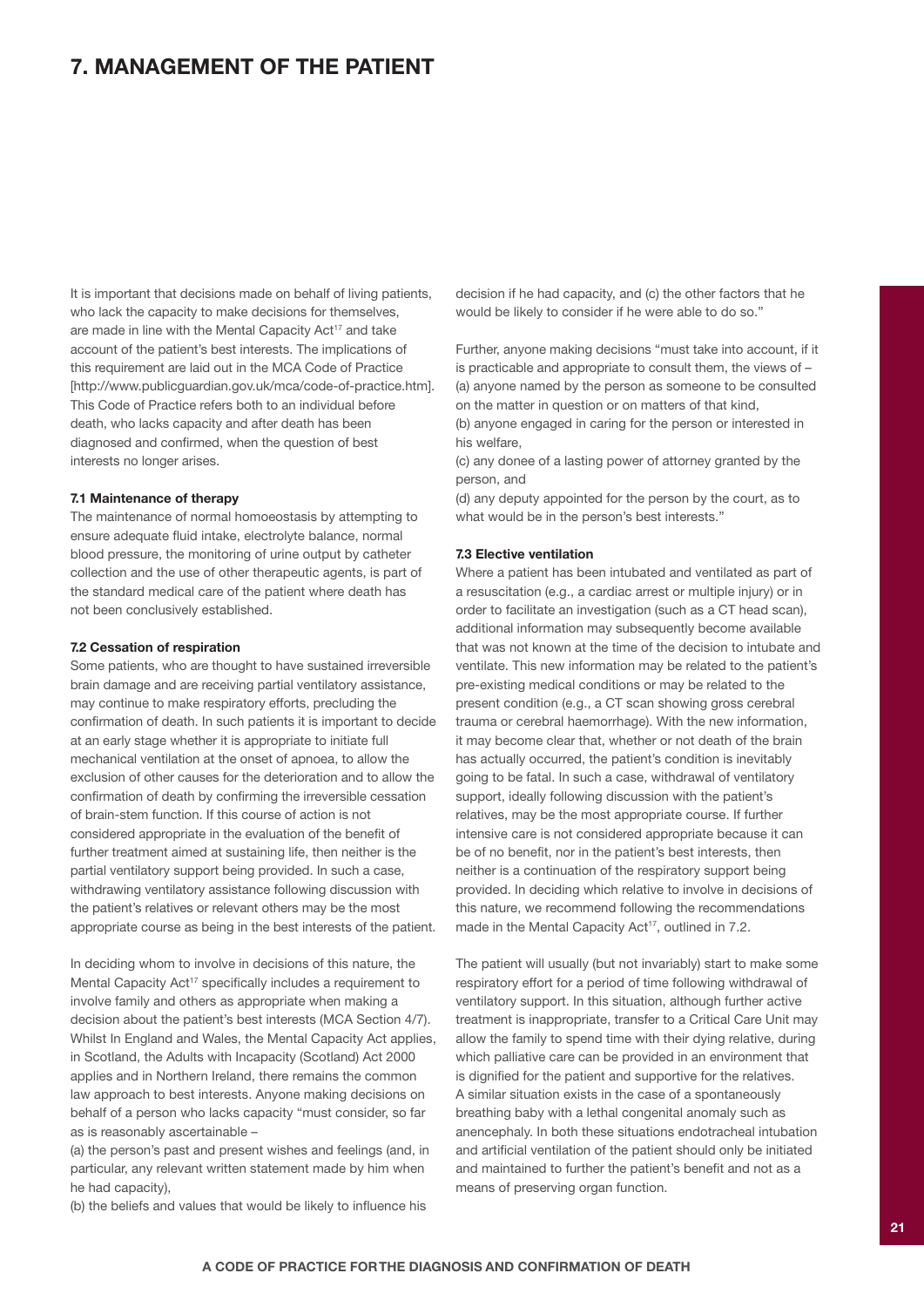### APPENDIX 1

### Procedure for the diagnosis and confirmation of cessation of brain-stem function by neurological testing of brain-stem reflexes

Diagnosis is to be made by two doctors who have been registered for more than five years and are competent in the procedure. At least one should be a consultant. Testing should be undertaken by the doctors together and must always be performed completely and successfully on two occasions in total.

#### **Patient Name: Unit No:**

#### **Pre-conditions**

Are you satisfied that the patient suffers from a condition that has led to irreversible brain damage?

#### **Specify the condition:**

**Dr A: Dr B:**

#### **Time of onset of unresponsive coma:**

**Dr A: Dr B:**

Are you satisfied that potentially reversible causes for the patient's condition have been adequately excluded, in particular:

|                                            | DR A: | DR B: |
|--------------------------------------------|-------|-------|
| <b>DEPRESSANT DRUGS</b>                    |       |       |
| <b>NEUROMUSCULAR BLOCKING DRUGS</b>        |       |       |
| <b>HYPOTHERMIA</b>                         |       |       |
| <b>METABOLIC OR ENDOCRINE DISTURBANCES</b> |       |       |

| <b>TESTS FOR ABSENCE OF BRAIN-STEM FUNCTION</b>                                                                                  | $1ST$ SET<br><b>OF TESTS</b> | $2ND$ SET<br><b>OF TESTS</b> | $1ST$ SET<br><b>OF TESTS</b> | $2ND$ SET<br><b>OF TESTS</b> |
|----------------------------------------------------------------------------------------------------------------------------------|------------------------------|------------------------------|------------------------------|------------------------------|
| <b>DOTHE PUPILS REACTTO LIGHT?</b>                                                                                               |                              |                              |                              |                              |
| <b>ARETHERE CORNEAL REFLEXES?</b>                                                                                                |                              |                              |                              |                              |
| <b>ISTHERE EYE MOVEMENT ON CALORIC TESTING?</b>                                                                                  |                              |                              |                              |                              |
| ARETHERE MOTOR RESPONSES IN THE CRANIAL<br><b>NERVE DISTRIBUTION IN RESPONSETO</b><br><b>STIMULATION OF FACE, LIMBS ORTRUNK?</b> |                              |                              |                              |                              |
| <b>ISTHE GAG REFLEX PRESENT?</b>                                                                                                 |                              |                              |                              |                              |
| <b>ISTHERE A COUGH REFLEX?</b>                                                                                                   |                              |                              |                              |                              |
| <b>HAVETHE RECOMMENDATIONS CONCERNING</b><br><b>TESTING FOR APNOEA BEEN FOLLOWED?</b>                                            |                              |                              |                              |                              |
| <b>WERETHERE ANY RESPIRATORY MOVEMENTS</b><br><b>SEEN?</b>                                                                       |                              |                              |                              |                              |

**Date and time of first set of tests:**

**Date and time of second set of tests:**

**Dr A Signature: Dr B Signature: Dr B Signature:** 

**Status: Status:`**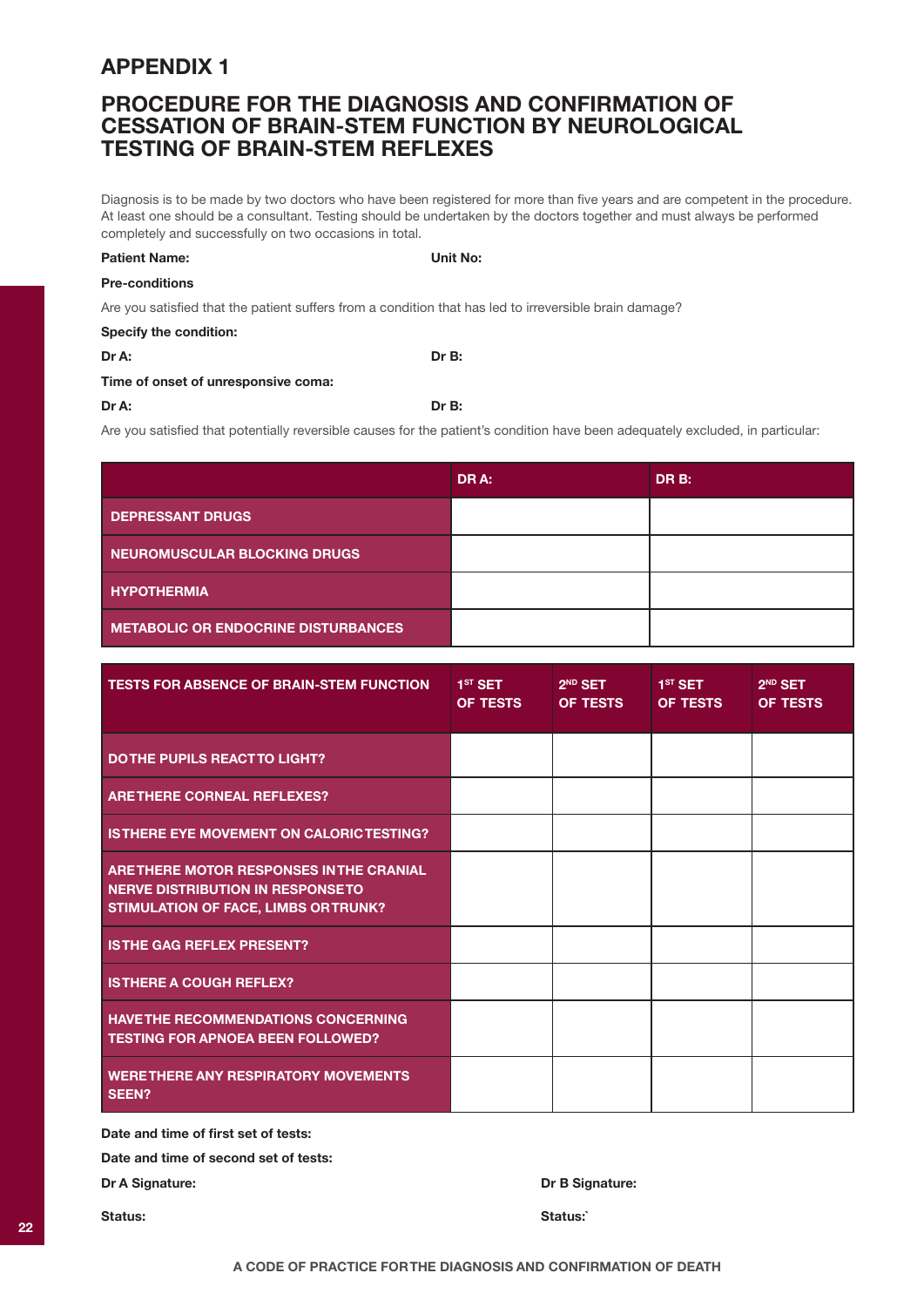# APPENDIX 2 Diagnostic and management algorithm

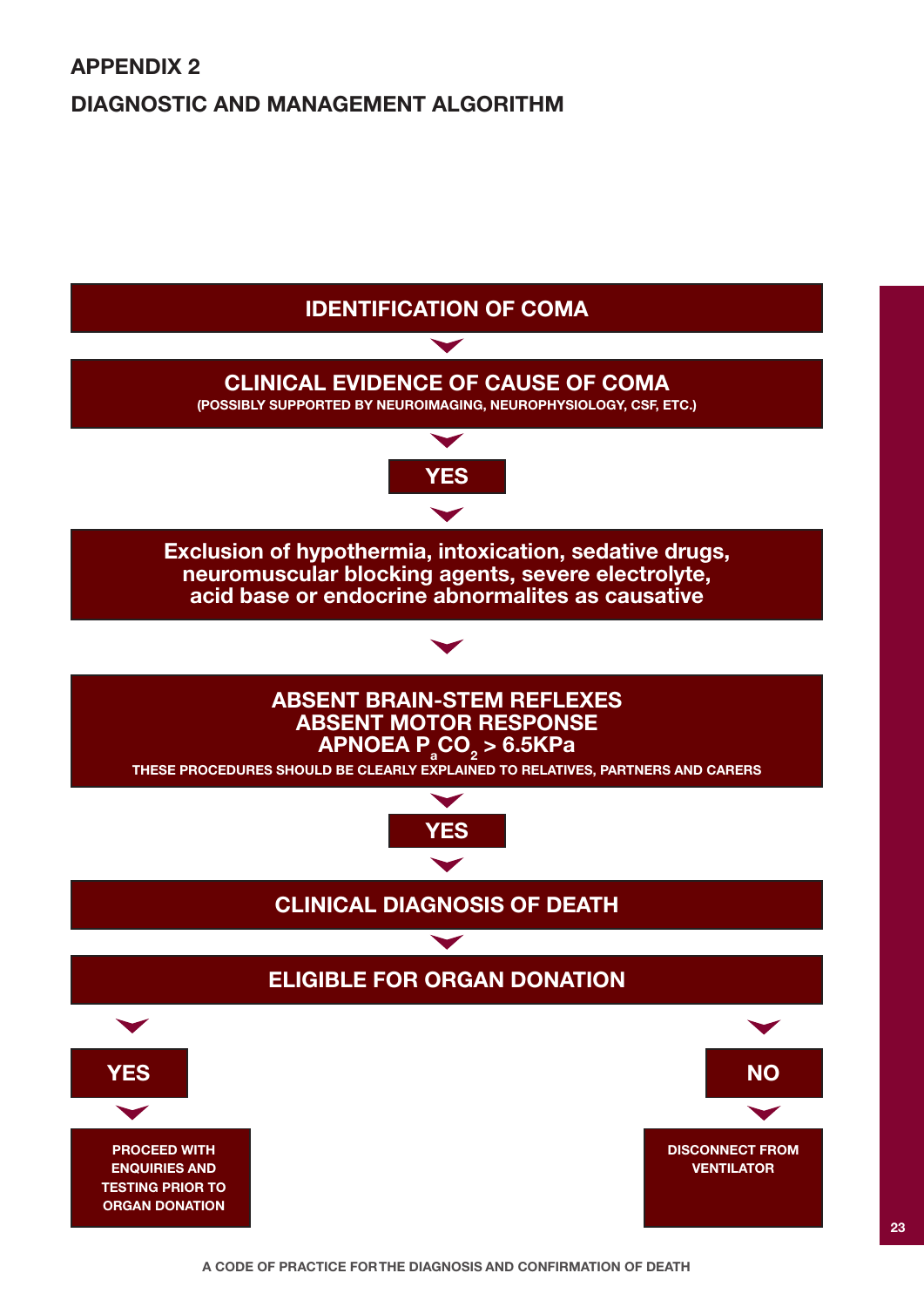### APPENDIX 3

### Summary and assessment of the relative benefit and complexity of the various supportive neuroradiological and neurophysiological tests that are available

| <b>TEST</b>                                                  | <b>RELIABILITY / ACCURACY</b> | <b>AVAILABILITY</b>       |
|--------------------------------------------------------------|-------------------------------|---------------------------|
| <b>BLOOD FLOW IN THE LARGER</b><br><b>CEREBRAL ARTERIES:</b> |                               |                           |
| <b>4 VESSEL ANGIOGRAPHY</b>                                  | <b>GOOD</b>                   | <b>NEUROSCIENCE UNITS</b> |
| <b>TRANSCRANIAL DOPPLER</b>                                  | <b>MIXED</b>                  | <b>VARIABLE</b>           |
| <b>MR ANGIO</b>                                              | ?                             | <b>VARIABLE</b>           |
| <b>SPIRAL CT ANGIO</b>                                       | ?                             | <b>WIDE</b>               |

| <b>TEST</b>                                   | <b>RELIABILITY / ACCURACY</b> | <b>AVAILABILITY</b>    |
|-----------------------------------------------|-------------------------------|------------------------|
| <b>BRAINTISSUE PERFUSION:</b>                 |                               |                        |
| <b>HMPAO SPECT</b>                            | <b>GOOD</b>                   | <b>LIMITED</b>         |
| <b>XENON CT</b>                               | ?                             | <b>LIMITED</b>         |
| <b>POSITRON EMISSION</b><br><b>TOMOGRAPHY</b> | <b>GOOD</b>                   | <b>VERY RESTRICTED</b> |

| <b>TEST</b>              | <b>RELIABILITY / ACCURACY</b> | <b>AVAILABILITY</b> |
|--------------------------|-------------------------------|---------------------|
| <b>NEUROPHYSIOLOGY</b>   |                               |                     |
| <b>EEG</b>               | <b>MIXED</b>                  | <b>VARIABLE</b>     |
| <b>EVOKED POTENTIALS</b> | <b>GOOD</b>                   | <b>VARIABLE</b>     |

[Reliability/accuracy as reflected by the literature which is often sparse and anecdotal. There is insufficient literature on such new techniques as MR spectroscopy and diffusion weighted imaging to form any opinion. All these tests require that the operator is performing such examinations frequently for other reasons and is confident in their knowledge and understanding of the artefacts and pitfalls in their application to the diagnosis of irreversible cessation of brainstem reflexes.]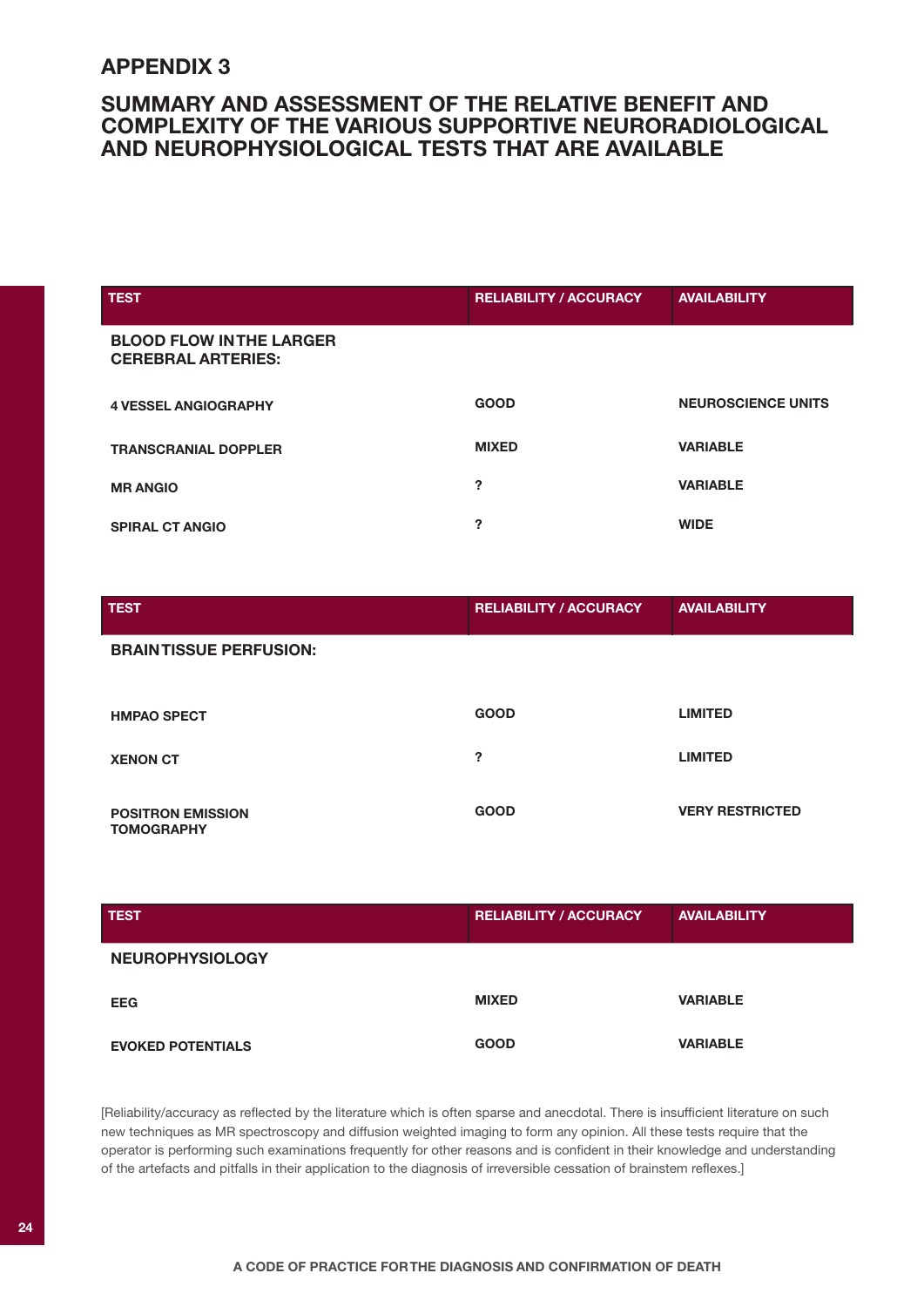| <b>PORTABILITY</b> | <b>EXPERTISETO PERFORM</b> | <b>EASE OF INTERPRETATION</b>              | <b>RISKS</b>   |
|--------------------|----------------------------|--------------------------------------------|----------------|
|                    |                            |                                            |                |
|                    |                            |                                            |                |
| <b>NOT</b>         | <b>HIGH</b>                | <b>GOOD</b>                                | $1\%$          |
| <b>YES</b>         | <b>HIGH</b>                | <b>NOT ALWAYS</b>                          | 0              |
|                    |                            | <b>STRAIGHTFORWARD</b>                     |                |
| <b>NOT</b>         | <b>HIGH</b>                | ?                                          | <b>MINIMAL</b> |
| <b>NOT</b>         | <b>MODERATE</b>            | <b>GOOD (LIMITED</b><br><b>LITERATURE)</b> | <b>MINIMAL</b> |

| <b>PORTABILITY</b>                                                         | <b>EXPERTISETO PERFORM</b> | <b>EASE OF INTERPRETATION</b>               | <b>RISKS</b> |
|----------------------------------------------------------------------------|----------------------------|---------------------------------------------|--------------|
|                                                                            |                            |                                             |              |
|                                                                            |                            |                                             |              |
| <b>NOT</b>                                                                 | <b>MODERATE</b>            | <b>NOT ALWAYS</b><br><b>STRAIGHTFORWARD</b> | $\mathbf 0$  |
| conventional CT - not<br>portable CT - possible<br>quantification required | <b>HIGH</b>                | ?                                           | $\mathbf 0$  |
| <b>NOT</b>                                                                 | <b>HIGH</b>                | <b>GOOD</b>                                 | 0            |

| <b>PORTABILITY</b> | <b>EXPERTISE TO PERFORM</b> | <b>EASE OF INTERPRETATION RISKS</b>         |   |
|--------------------|-----------------------------|---------------------------------------------|---|
|                    |                             |                                             |   |
|                    |                             |                                             |   |
| <b>YES</b>         | <b>HIGH</b>                 | <b>NOT ALWAYS</b><br><b>STRAIGHTFORWARD</b> | 0 |
| <b>YES</b>         | <b>HIGH</b>                 | <b>GOOD</b>                                 | 0 |
|                    |                             |                                             |   |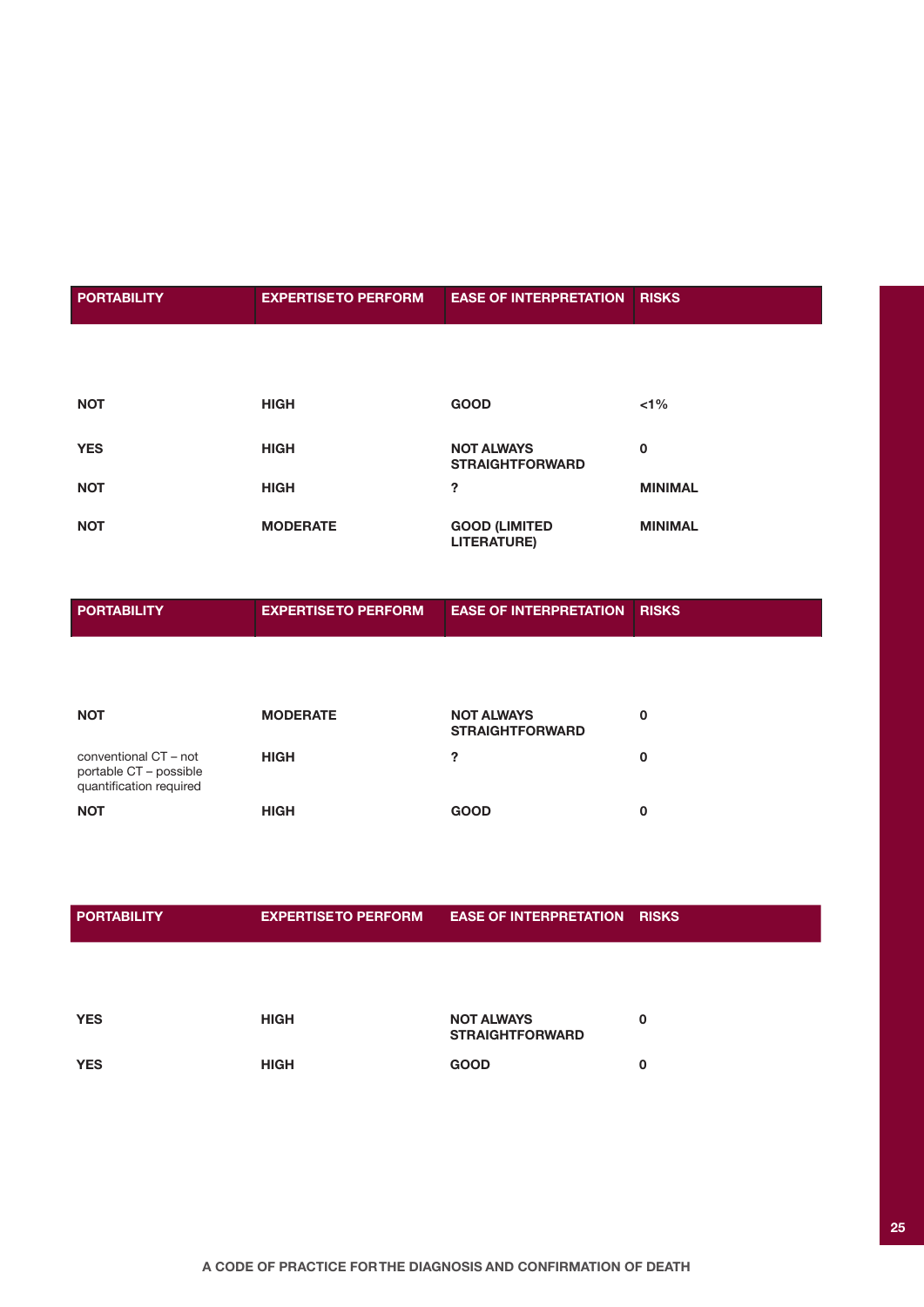### APPENDIX 4

### 1991 Report of a Working Party of the British Paediatric Association on the diagnosis of brain-stem death in infants and children

This, the 2008 Code of Practice endorses the 1991 Report, which is reproduced in full below, without any modification of the original text. The following four remarks below indicate how the 1991 Report should be read in relation to this revised Code of Practice.

#### **1. Terminology**

The concepts of 'brain death' and 'brain-stem death' are not employed in the 1991 report. The terminology that has been adopted in the 1991 report rest on the concept of a unitary state of death, as defined in the introduction. The 2008 Working Party recommends that the terminology in the 2008 Code of Practice should be substituted for the form of words used within the 1991 Report.

#### **2. Children older than two months Part b) of this section of the 1991 Report.**

The preconditions specified in the 1991 Report are a subset of the preconditions laid out in section 5 of these guidelines. The Working Party recommends that the preconditions in both the 1991 report and this one should be fulfilled.

#### **Part c) of this section of the 1991 Report.**

The qualifications specified are no longer applicable as the 'senior registrar' grade no longer exists. The Working Party recommends that the assessments should be carried out, as specified in the guidelines, by at least two medical practitioners who have been registered for more than five years, have been trained in this field and are not members of the transplant team. In addition one of them should be a consultant, one of them should normally be a paediatrician or should have experience with children and one of them should not be primarily involved in the child's care.

#### **3. Thirty-seven weeks to two months of age and infants below thirty-seven weeks gestation**

The Working Party supports the conclusions and recommendations of the 1991 Working Party.

#### **4. Appendix to 1991 Report**

The criteria and exclusions for the diagnosis of death following irreversible cessation of brain-stem function in children older than two months and adults are laid out more fully in sections 5 and 6 of these 2008 guidelines which should be used in preference to the Appendix of the 1991 report. The Appendix of the 1991 report lists one criterion in the procedure for 'testing for brain- stem death' that is not mentioned in the equivalent sections of this 2008 or previous Working Party reports, viz, 'Doll's-eye reflex'. However, the oculomotor responses to caloric stimulation and passive head turning relate to each other as if the two stimuli differed only in degree, the first being stronger than the second. The only conditions in which absence of caloric responses accompanies preserved oculo-cephalic responses are bilateral lateral brain-stem lesions involving the vestibular nuclei or destruction of both labyrinths (e.g., streptomycin toxicity).18 The 2008 working party does not consider it necessary to include the Doll's-eye reflex when establishing the presence of irreversible and non-survivable cessation of brain-stem function in any age group.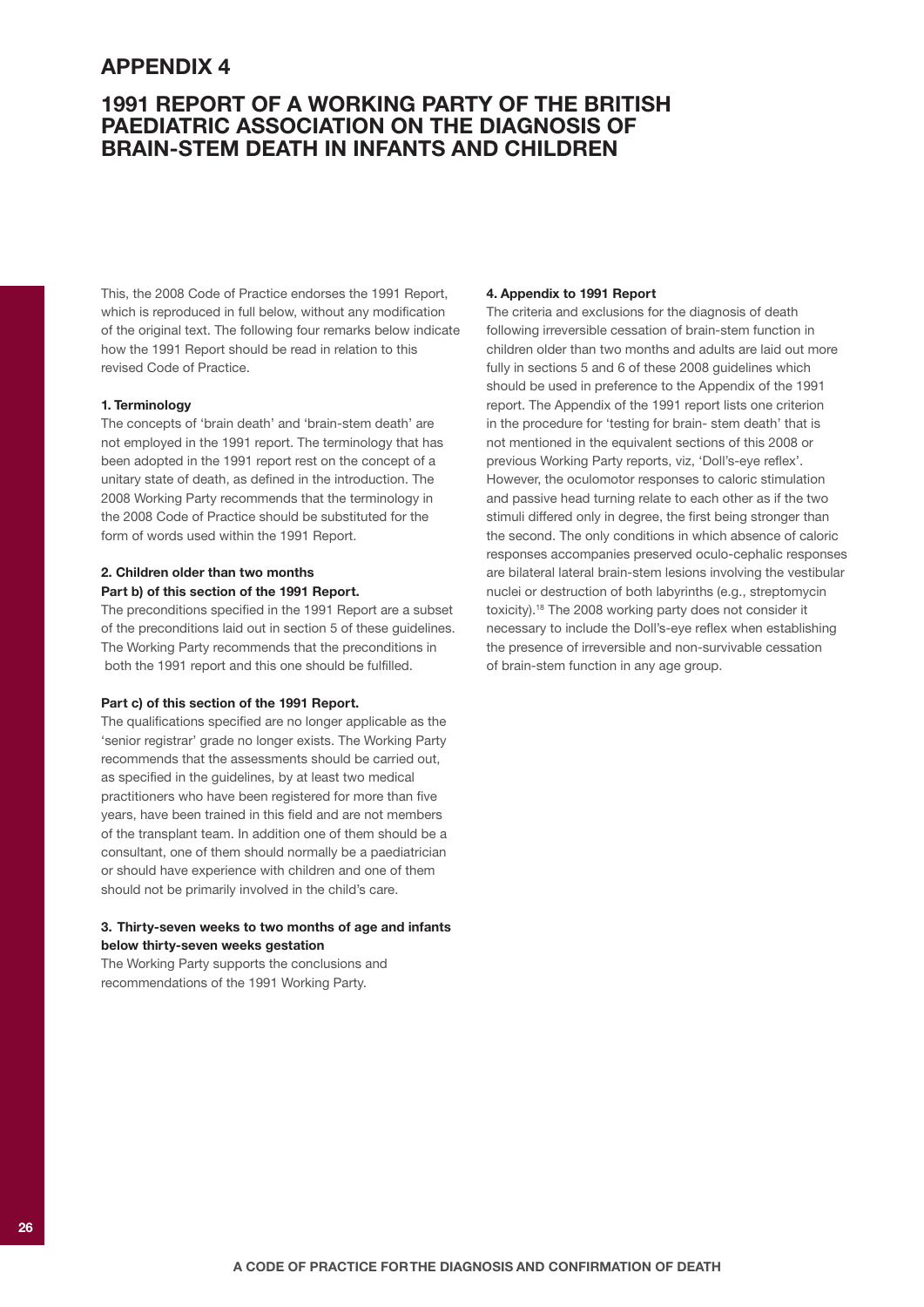# DIAGNOSIS OF Brain-stem Death In Infants and Children

A Working Party Report of the British Paediatric Association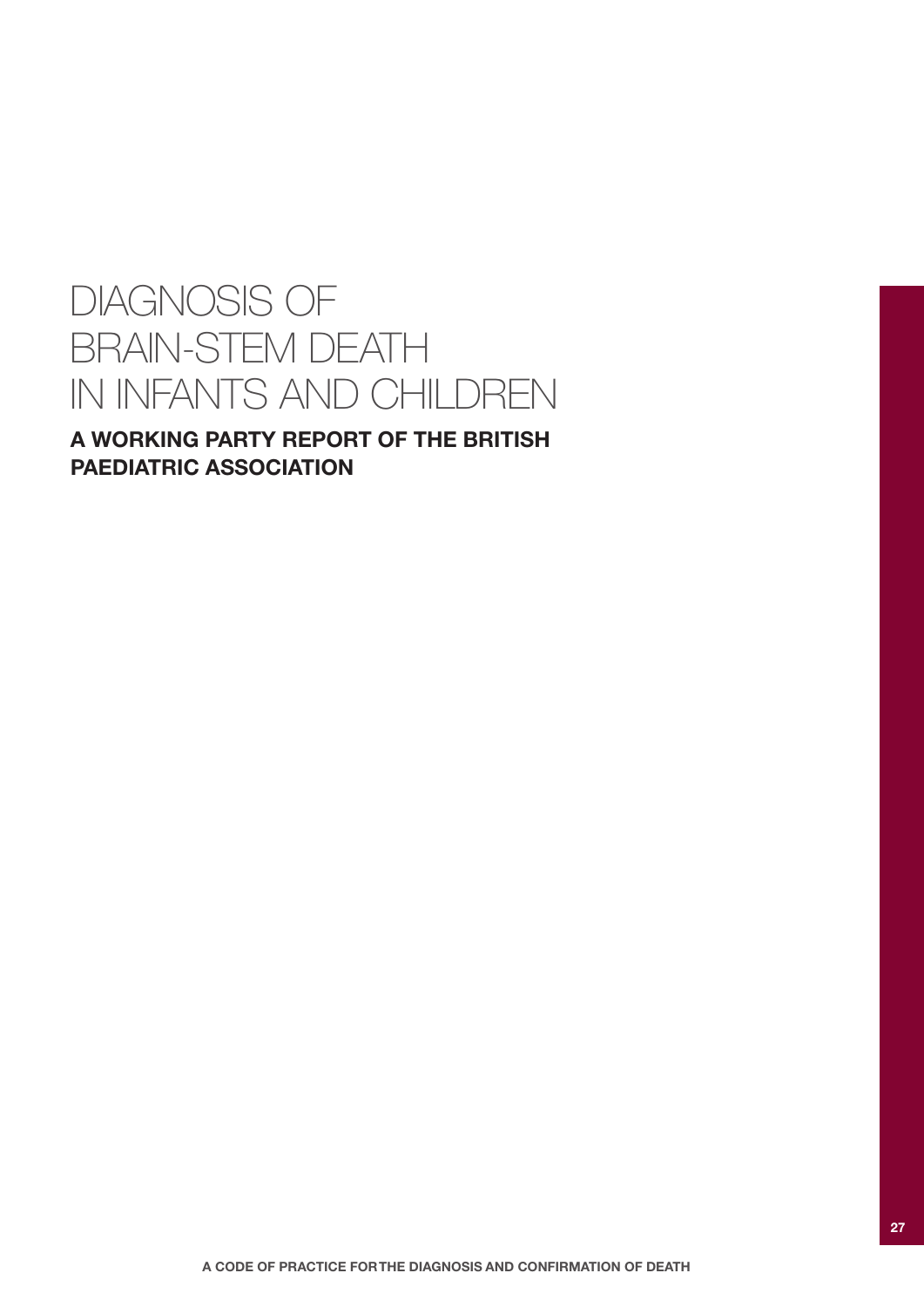### SUMMARY OF CONCLUSIONS AND RECOMMENDATIONS TO 1991 REPORT

**These guidelines apply to infants and children who are comatose, totally apnoeic, and being ventilated.**

#### **1. Children older than two months.**

The working party recommends that:

a) The formal assessment of brain-stem death is approached in an unhurried manner and time is spent ensuring that all the pre-conditions are satisfied.

b) It is prudent to measure body levels of barbiturates (or other drugs) to confirm that they play no part in potentiating coma. Reversal of neuromuscular blockade must be demonstrated, by the presence of peripheral reflexes or by response to nerve stimulation.

c) The assessment should be carried out separately by two experienced clinicians or consultant or senior registrar status; at least one should be a paediatrician, one should be a consultant, and one should not be primarily involved in the child's care.

#### **2. Thirty Seven weeks gestation to 2 months of age**

The working party concluded that given the current state of knowledge it is rarely possible confidently to diagnose brain-stem death at this age.

#### **3. Infants below 37 weeks gestation**

The working party concluded that the concept of brain-stem death is inappropriate for infants in this age group. Decisions on whether to continue intensive care should be based on an assessment of the likely outcome of the condition, after close discussion with the family.

#### **4. Electrophysiological measurements in infants and children**

The working party did not feel confident, given the current state of knowledge, that these investigations are a helpful addition to the diagnosis of brain-stem death.

\*Anencephalic infants are not considered in this report; use of their organs for transplantation was the subject of a report of a working party of the Conference of Medical Royal Colleges and their Faculties in the United Kingdom<sup>1</sup>

#### **Introduction**

The awareness that a patient may be brain dead whilst still mechanically ventilated arose in the 1970's in parallel with improvements in intensive care. Clearly it would be futile to continue supporting such a patient if there was certainty that their brain was irreversibly damaged. The debate culminated in the publication in 1976 of the Conference of Medical Royal Colleges' memorandum "The diagnosis of brain death",2 which set out the clinical criteria to be satisfied before stopping ventilating a comatose adult. These guidelines form the basis of clinical practice in all adult intensive care units and neurological centres.

Paediatricians and especially neonatologists, are able to offer sophisticated intensive care to even the most immature infants and are now addressing the question of when to stop ventilating an infant whose brain is irretrievably damaged. The American Task Force (1987) set out the clinical criteria they considered to be valid for the diagnosis of brain death in infants and children.3

#### **The Concept of Brain-Stem Death**

Pallis defines death as "the irreversible loss of the capacity for consciousness, combined with irreversible loss of the capacity to breathe".<sup>4</sup> These functions depend on the integrity of the brain-stem. There is evidence to show that for a patient with severe structural brain damage, if all the brain-stem death criteria are satisfied, asystole will inevitably follow within a few days despite continued ventilation.<sup>5</sup> In adults 50% of the cases of brain death follow severe head injury, 30% are due to subarachnoid haemorrhage and 20% are due to a severe hypoxic-ischaemic event. Thus supra-tentorial catastrophes lead to pressure effect which cause the irretrievable death of the brain-stem. In adult neurosurgical and intensive care units the ability to diagnose brain-stem death has positive advantages for the staff and relatives caring for a deeply comatose patient. Once the news that the patient is brain dead is accepted, relatives usually agree that stopping ventilation is the logical and kindest next step. The opportunity to retrieve organs for transplantation then arises but should never be the reason for arriving at a diagnosis of brain-stem death.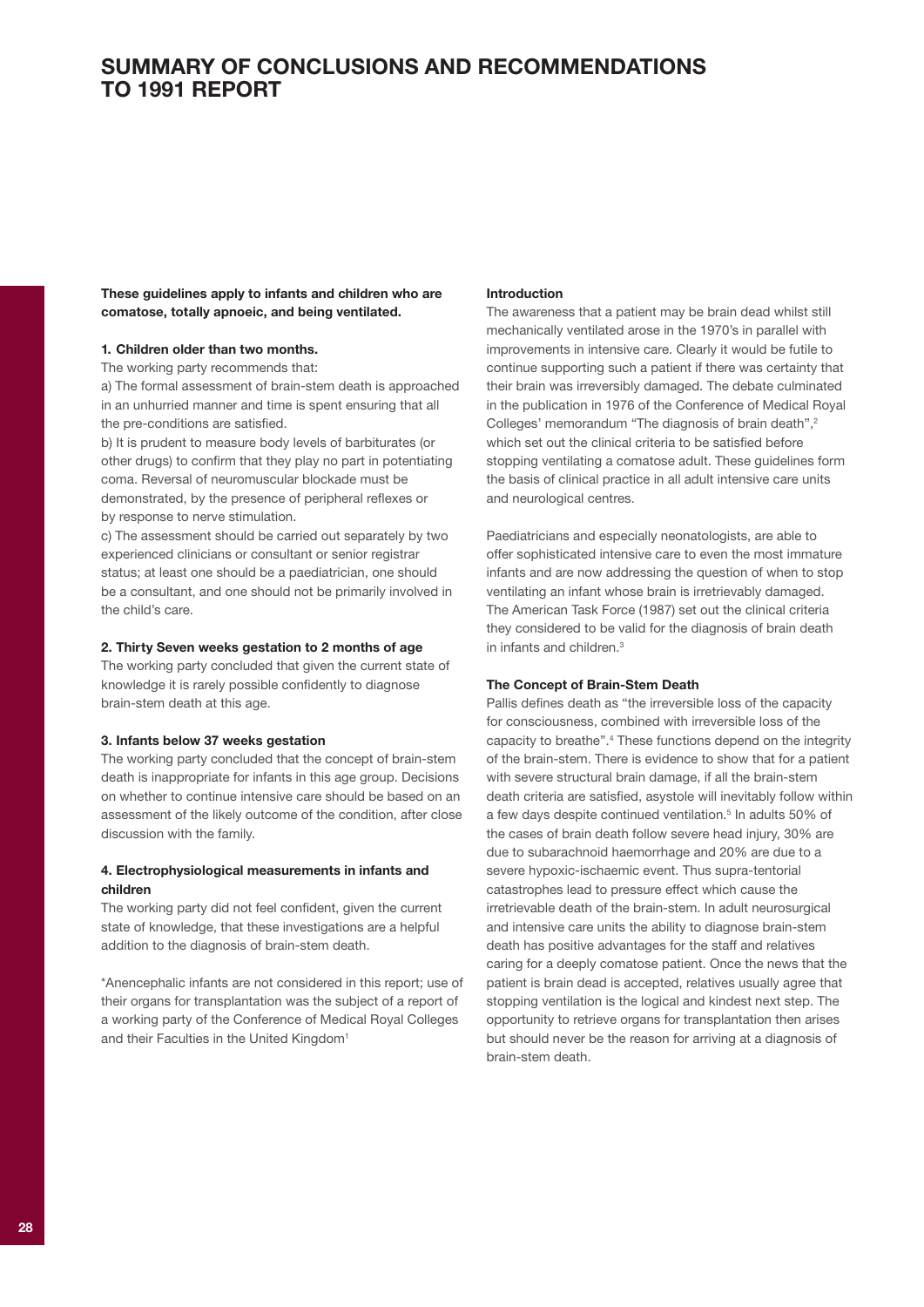#### **The Clinical Criteria**

The criteria for diagosing brain-stem death are tabulated in the Appendix. All the pre-conditions must be satisfied and there should be demonstrably no pharmacological or metabolic reason for the coma before formally testing the integrity of the brain-stem reflexes. Persistent absence of these reflexes demonstrates widespread damage in the medulla and pons. The first two stages of the assessment are mandatory and emphasise that the assessment of a comatose patient should never be hurried. The formal testing of brain-stem reflexes is usually carried out 12–24 hours apart by two experienced clinicians.

The family often enquire about the possibility of organ donation and intensive care and neurological units are familiar with local arrangements for organ retrieval.

#### **Physiological Measurements Used to Assess Brain Function**

In adults it is generally agreed that EEG recordings in isolation are of no prognostic value and indeed an iso-electric recording may be compatible with survival. Radio-isotope, angiographic and Doppler techniques have been used to measure cerebral blood flow in adults and children. They are complex to carry out and low or absent cerebral blood flow does not necessarily equate with brain-stem death.

Brain-stem evoked potentials are a relatively new techniques whose value is still being assessed in comatose patients but may be open to the same criticisms as EEG recording.

Pallis concludes that such investigations add nothing to the bedside assessment of brain-stem death using the normal clinical criteria.4

#### **Application of the Established Criteria for the Diagnosis of Brain-Stem Death to Children**

The working party drew a very clear distinction between cessation of ventilation when the diagnosis of brain-stem death has been confirmed, and the agreed withdrawal of intensive care in a severely brain damaged child whose prognosis is deemed to be severe disability or a vegetative state.

This is a particular dilemma in the newborn as it is relatively uncommon to see infants who are clearly brain-stem dead. Volpe and Robinson emphasise this distinction and argue that withdrawal of life support systems is acceptable solely on the basis of the best interests of a devastatingly ill infant.<sup>6,7</sup> The working party fully endorses this concept.

#### **Children Older Than Two Months**

There is a general agreement in the USA that the criteria for assessing brain death in adults are applicable. Clearly this presupposes an accurate assessment of the severity of the structural brain damage. This may be obvious from CT scanning in the case of trauma or cerebral haemorrhage but may not be assessed so easily when coma is due to an hypoxic-ischaemic encephalopathy or complicated multisystem failure.

#### **The working party recommends that:**

a) The formal assessment of brain-stem death is approached in an unhurried manner and time is spent ensuring that all the re-conditions are satisfied.

b) It is prudent to measure blood levels of barbiturates (or other drugs) to confirm that they play no part in potentiating coma. Reversal of neuromuscular blockade must be demonstrated, by the presence of peripheral reflexes or by response to nerve stimulation.

c) The assessment should be carried out separately by two experienced clinicians of consultant or senior registrar status: one should normally be a paediatrician or should have experience with children, one should be a consultant, and one not primarily involved in the child's care.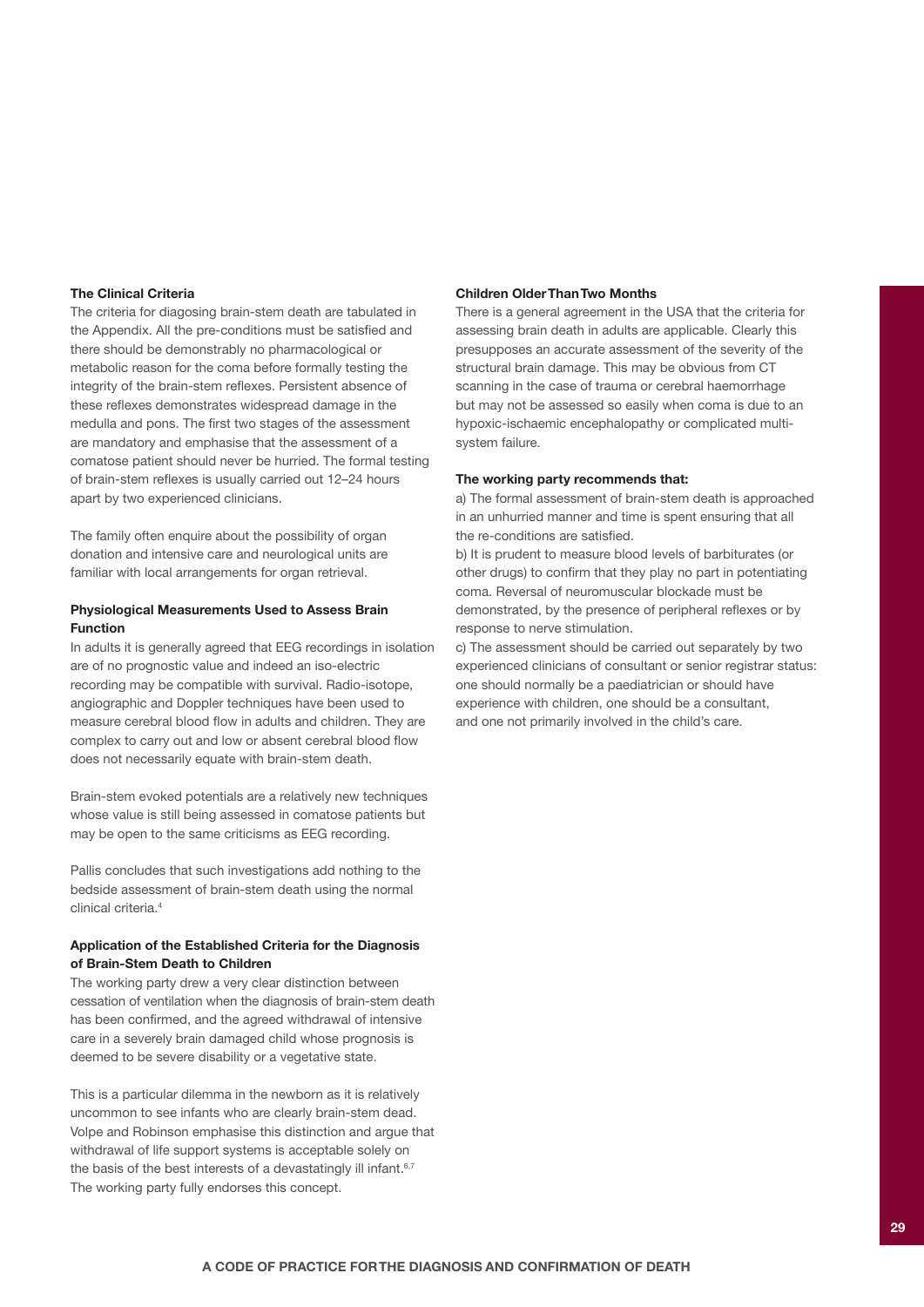#### **37 Weeks Gestation to 2 Months of Age**

The working party recognised that in this age group coma may occur for a wide variety of reasons. Perhaps the most common is an hypoxic-ischaemic encephalopathy, especially when the cerebral insult occurred in utero or at the time of birth. Such infants are very difficult to assess. It may not be possible satisfactorily to demonstrate structural brain damage and the infant may have multisystem failure. On these grounds alone is could be argued that brain-stem death should not be diagnosed.

In the USA, the Task Force considers that in certain infants after a period of observation, it may be possible to satisfy all the pre-conditions for the diagnosis of brain-stem death. They recommend two formal clinical examinations of brainstem function at least 48 hours apart together with an iso-electric EEG.3 Whilst there is no evidence that the standard criteria of brain-stem death will falsely identify infants in this age group as brain-stem dead, there is no published evidence that if ventilation is continued, asystole will follow in a few days. Such evidence was considered important in the development of the concept of brain-stem death in adults. The working party concluded that given the current state of knowledge it is rarely possible confidently to diagnose brain-stem death at this age.

#### **Infants Below 37 Weeks Gestation**

Apnoea and coma are common in this age group. It is extremely difficult to demonstrate irreversible brain damage in this age group, whilst hypoxia often is a complicating factor.

The development of brain-stem reflexes in the pre-term infant has not been systematically studied. There are no data on the development of the caloric reflex, whilst the pre-term infant may not respond to the tracheal stimulation by suction. Thus normal pre-term infants may fail to respond to some of the diagnostic tests for brain-stem death. Because the path-ways in the brain-stem are incompletely myelinated in very pre-term infants, it is likely that major damage in this region will have different effects to those seen in older children or adults.

Thus the working party concluded that the concept of brain-stem death is inappropriate for infants in this age group. Decisions on whether to continue intensive care should be based on an assessment of the likely outcome of the condition, after close discussion with the family.

#### **Electrophysiological Measurements in Infants and Children**

The working party reviewed the limited data available on the use of EEG, brain-stem potentials and blood flow measurements in children.

Although the American guidelines accept an iso-electric EEG as supportive evidence of brain death<sup>3</sup>, the working party did not feel confident that this investigation was of value in the diagnosis of brain death.

Radio-isotope or Doppler techniques for measuring cerebral blood flow are still being evaluated in children and neonates. They are only available in specialised centres and reports suggest that cerebral blood flow may be normal even when the child is brain-stem dead. The working party did not feel confident, given the current state of knowledge, that these investigations are a helpful addition to the diagnosis of brain-stem death.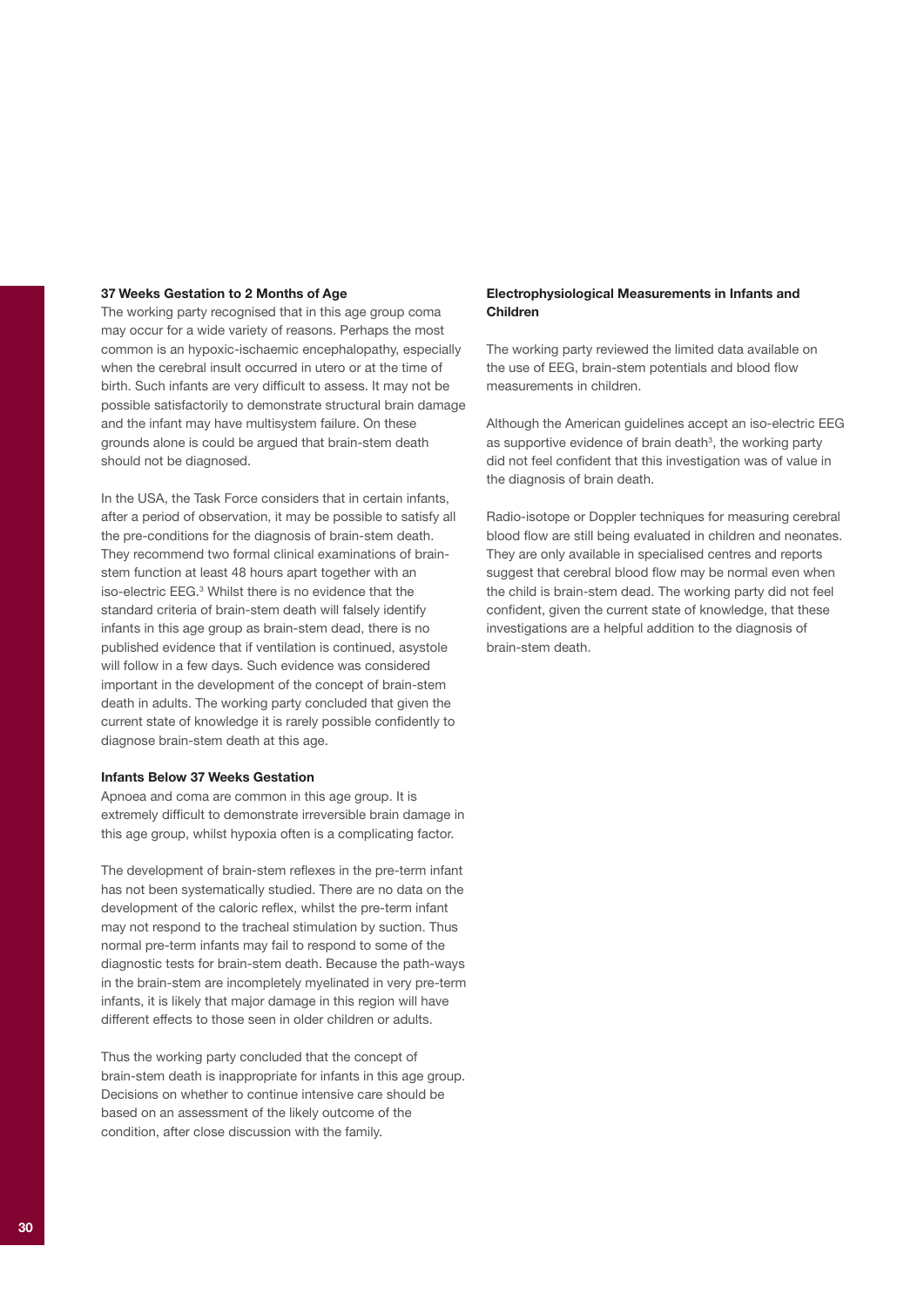### REFERENCES to 1991 report

- 1. Report of a Working Party on Organ Transplantation in Neonates. Conference of Medical Royal Colleges and their Faculties in the United Kingdom. London: Department of Health and Social Security, (1988).
- 2. Conference of Medical Royal Colleges and their Faculties in the United Kingdom, 'Diagnosis of brain death', British Medical Journal 2:11 (1976),1187–8
- 3. 'Task Force on Brain Death in Children: Guidelines for determination of brain death in children', Pediatrics 80 (1987), 298–300.
- 4. Pallis, C., 'Brain-stem death: The evolution of a concept' in: Kidney Transplantation, 2nd ed (New York:Grune & Stratton Ltd, 1984), 102–27
- 5. Jennett, B., Gleave, J., Wilson, P., 'Brain death in three neurosurgical units', British Medical Journal 282 (1981), 533–9
- 6. Volpe, J. J., 'Brain death determination in the newborn', Pediatrics 80 (1987), 293–7.
- 7. Robinson, R.O., 'Brain death in children', Archives of Disease in Childhood 56 (1981), 657–8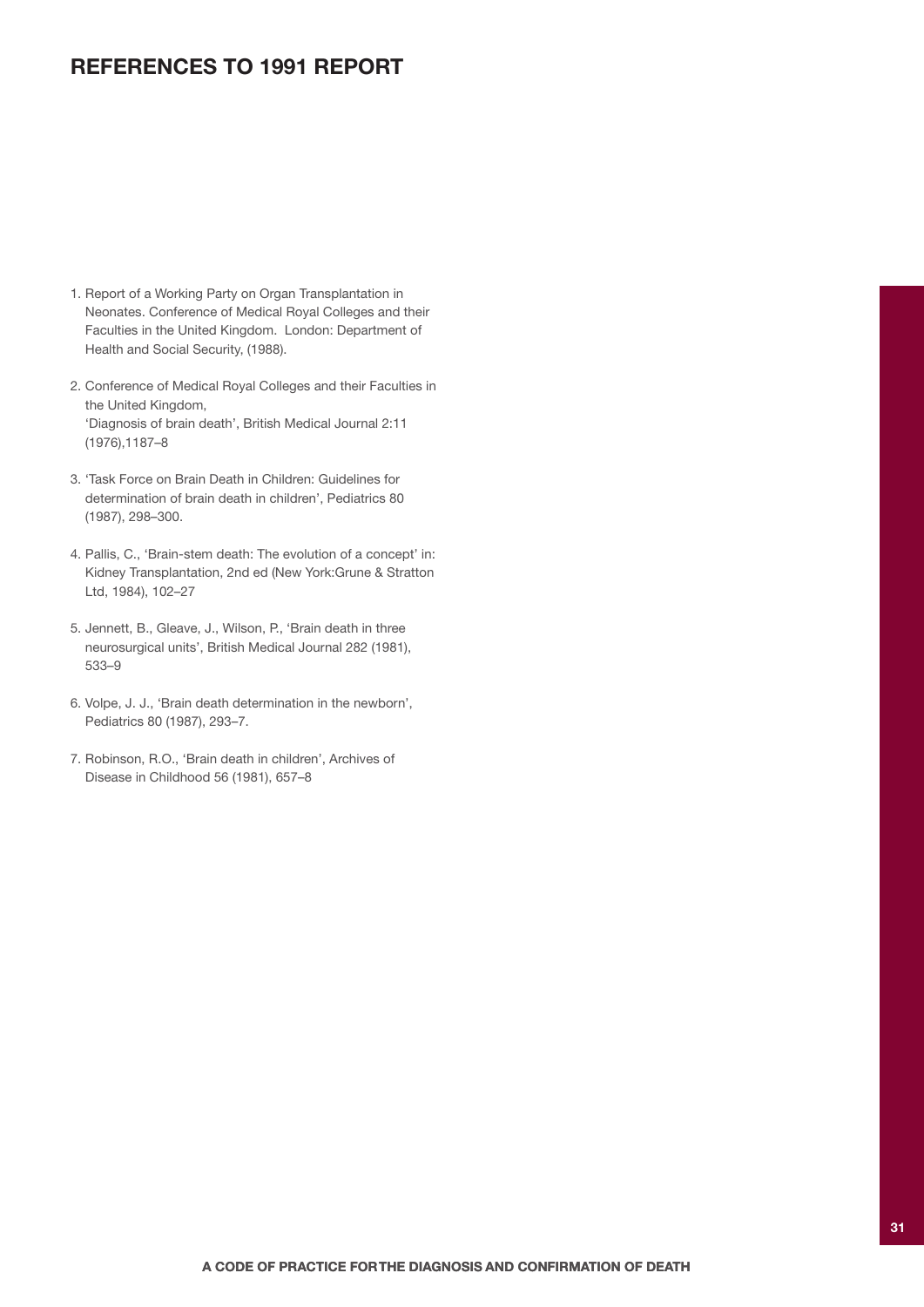### Appendix to 1991 report

#### **The Criteria for Diagnosis of Brain-Stem Death**

#### **Pre Conditions**

- 1. The patient is comatose and mechanically ventilated for apnoea.
- 2. The diagnosis of structural brain damage has been established or the immediate cause of coma is known.
- 3. A period of observation is essential.

#### **Exclusions**

- 1. Drugs are not the cause of coma e.g. barbiturates. Neuromuscular blockade has been demonstrably reversed.
- 2. Hypothermia does not exist.
- 3. There is no endocrine or metabolic disturbance.

#### **Testing for Brain-Stem Death Reflexes involving brain-stem function.**

- 1. No pupillary response to light.
- 2. No corneal reflex.
- 3. No vestibulo ocular reflex (Caloric test).
- 4. Doll's eye reflex
- 5. No motor response to pain in the Vth nerve distribution.
- 6. No gag reflex in response to suction through endotracheal tube or tracheostomy.
- 7. Apnoea persists despite a rise in  $P_aCO_2$  to greater than 50 mmHg (6.6kPa) against a background of a normal  $\mathsf{P}_{_{\text{a}}} \mathsf{O}_{_{\text{2}}}$ .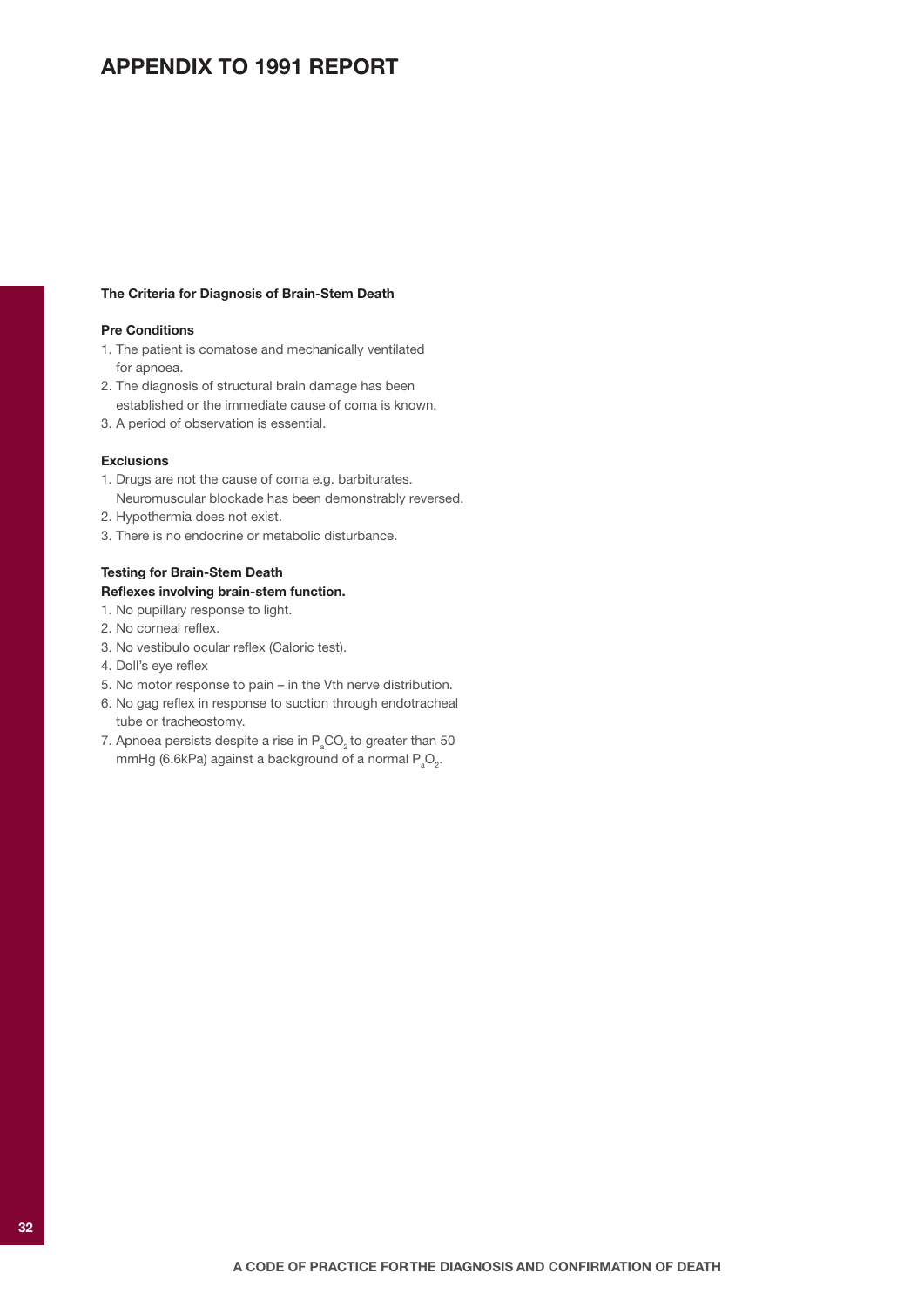### WORKING PARTY MEMBERS of 1991 report

**Dr M J Hardman** 

(Chairman)

#### **Dr P J Fleming**

#### **Professor M I Levene**

a nominee of the British Association of Perinatal Medicine

#### **Professor R J Robinson**

a nominee of the British Paediatric Neurology Association

#### **Terms of reference:-**

The working Party was established by the Council of the British Paediatric Association on 4 March 1988 to consider the diagnosis of brain-stem death in infants and children. Its terms of reference were to "establish criteria for the diagnosis of brain-stem death in infants and children which could be recommended for use by the medical profession as a whole". The report was approved by Council of the BPA on 24 February 1989 and supported by the Council of the Royal College of Physicians of London on 8 June 1999.

#### **ACKNOWLEDGEMENT**

BPA Council is grateful to Dr C Pallis for help given to the Working Party.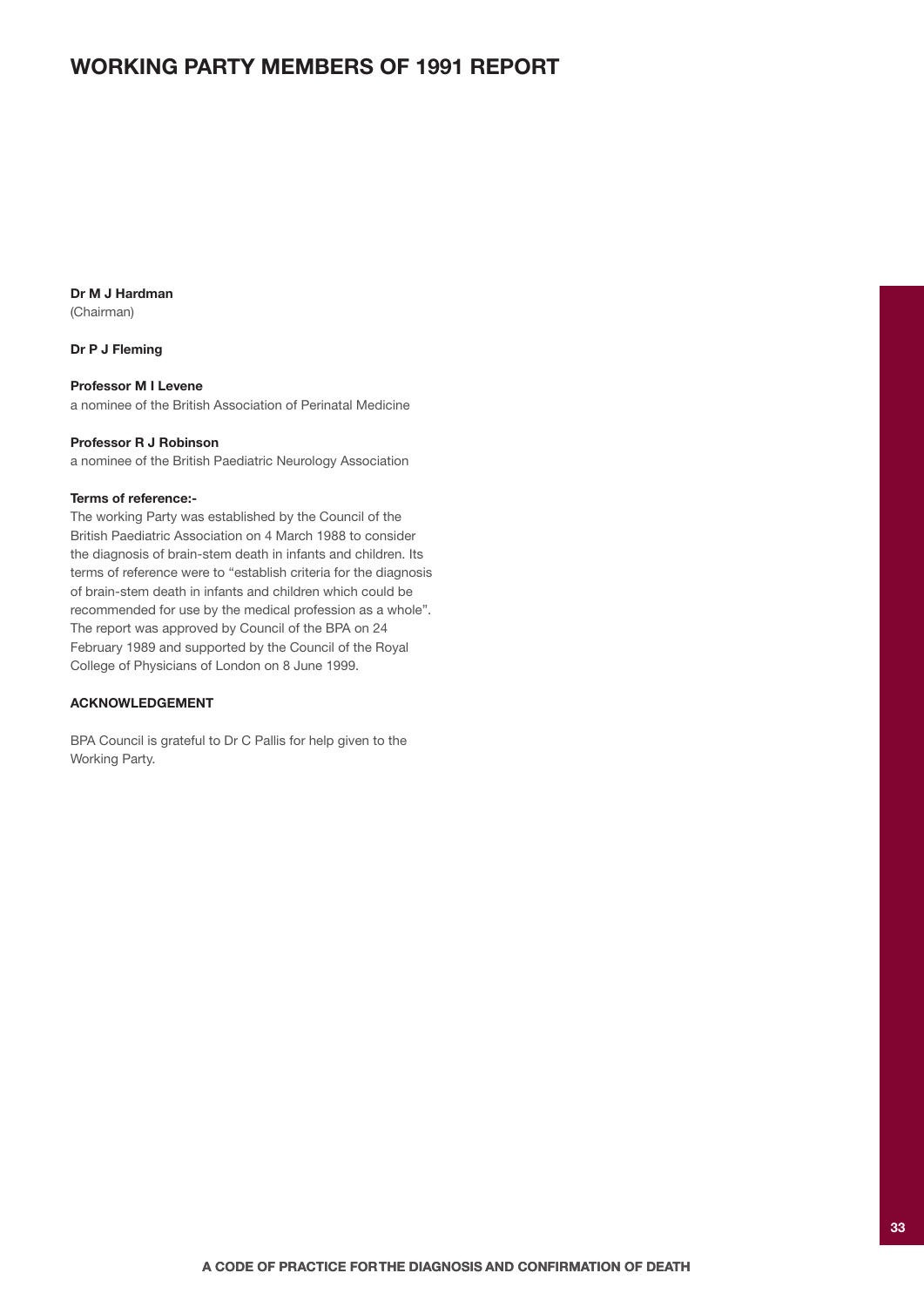### APPENDIX 5

### Death following the irreversible cessation of brain-stem function – an explanation

**Intensive Care Unit The Royal London Hospital**

**Kate Torrens Gerlinde Mandersloot Sanet Marais**

#### **How is death determined?**

Many people don't realise that death can be determined/ diagnosed in two ways. Usually death occurs when the heart permanently stops beating and the person stops breathing. At the same time, the brain, having been starved of blood and oxygen, also dies. Sometimes, the brain dies first, breathing then stops and the heart stops soon after. (Where the heart stops first, people can occasionally be revived, provided the brain-stem hasn't died.)

In both cases, the most important point is that the brain-stem, the essential part of the brain, has died.

The brain-stem controls all the essential functions that keep us alive, most importantly our consciousness/awareness, our ability to breathe and the regulation of our heart and blood pressure. Once the brain-stem has died it cannot recover and no treatment can reverse this. Inevitably the heart will stop beating; even if breathing is supported by a machine (ventilator).

#### **Causes of irreversible cessation of function of the brain-stem**

Irreversible cessation of function of the brain-stem will occur if it has been deprived of its blood and oxygen supply. This usually occurs after the heart has stopped beating (cardiac arrest) and breathing has stopped.

It can also cease to function when other parts of the brain are affected by trauma, bleeding, infection or tumour growth. Regardless of the cause of the damage, the brain responds to the injury by swelling. This swelling is similar to what would happen if you twisted your ankle; it would swell and bruise.

However, unlike other areas of the body, there is little room for the brain to expand. This is because the skull surrounding the brain is inflexible and there is very little room inside the skull for the brain to swell. The brain swelling then causes a build-up of pressure within the skull, which can cut off the blood supply to parts of the brain as well as damaging the brain tissue and causing further damage to the brain.

however, despite treatment it is not always possible to stop or reverse this. If the pressure inside the skull gets too high, the brain, with no more room to expand, is forced down through the small opening in the base of the skull where it meets the spinal cord. This then causes pressure to build up in the brain-stem, cutting off its blood and oxygen supply. If this persists long enough, the brain-stem ceases to function.

When this happens, the patient's ability to regain consciousness or breathe also stops and, normally, the heart would stop shortly after. If the patient's breathing is supported artificially by a ventilator, oxygen will continue to be delivered to the heart and it will continue to beat for a period of time. However, because the body's control centre has died, the heart will eventually stop beating, despite the ventilator continuing to provide oxygen to the lungs.

#### **How does cessation of brain-stem function differ from other conditions causing coma?**

When brain-stem function ceases irrevocably, the loss of consciousness is irreversible and permanent. In other conditions causing coma, the loss of consciousness may be reversible and incomplete. The damage in these conditions is usually situated in other parts of the brain and not in the brain-stem. Also, with other types of coma the brain-stem continues to control and regulate the rest of the body, and the person retains the ability to breathe.

#### **What makes doctors suspect that a patient on a ventilator has died?**

Although the patient's breathing and thus their heartbeat are maintained by the ventilator, doctors and nurses will recognise signs which indicate that the patient may have died. Most often the patient's pupils stop reacting to light or their blood pressure and heart rate change. Also, the patient's lack of response to various types of stimulation could lead medical and nursing staff to consider that irreversible cessation of brain-stem function may have occurred.

Medical treatment attempts to limit this build-up of pressure;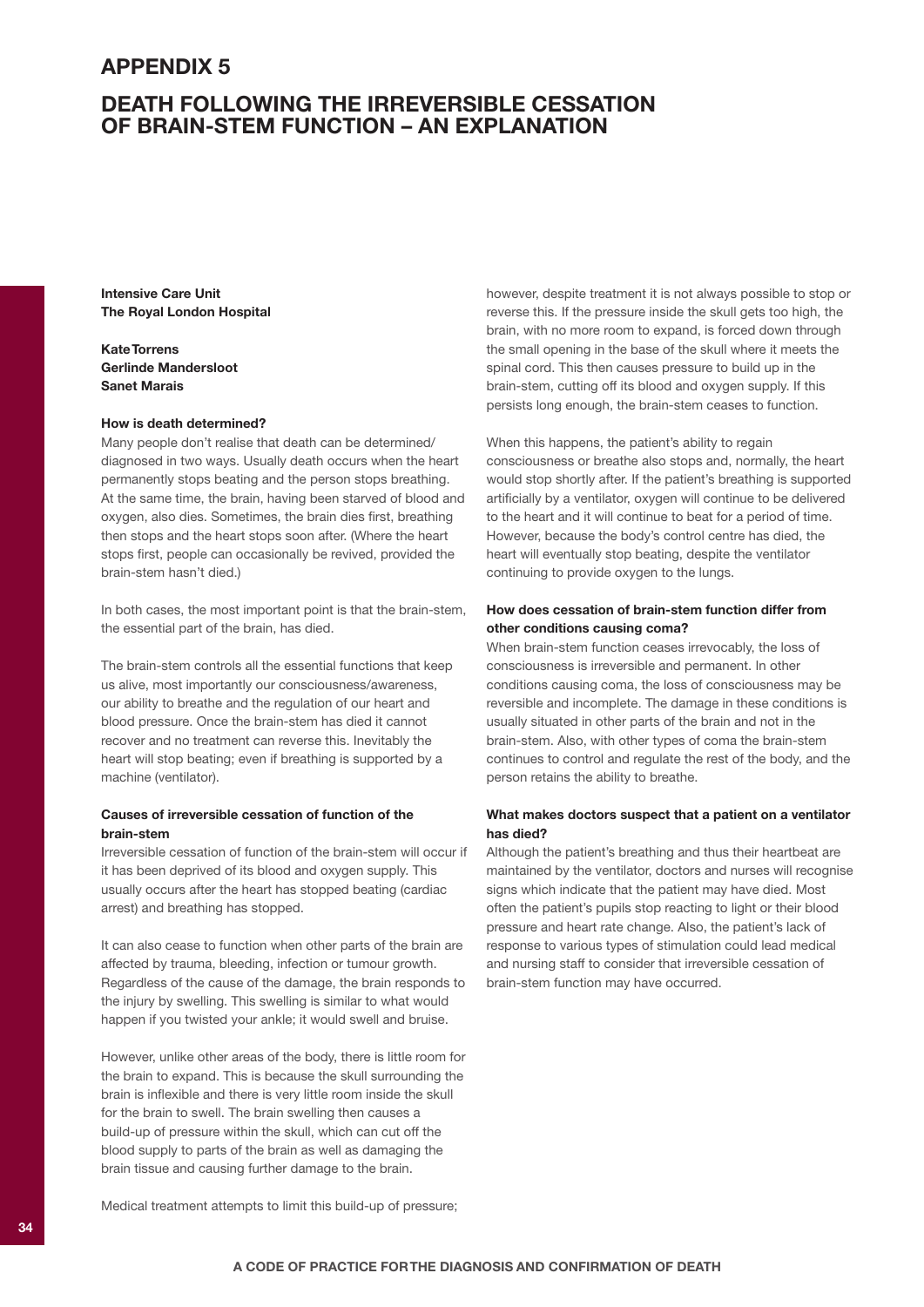#### **How do doctors find out/confirm whether death following irreversible cessation of brain-stem function has occurred?**

In order to find out if the patient has died, two senior doctors (one of whom has to be a consultant) have to perform a series of tests. These neurological tests are performed to confirm irreversible loss of consciousness and the inability to breathe, as well as the absence of all other brain-stem functions. If no activity can be demonstrated in the brain-stem, function cannot be restored and the heart will inevitably cease to beat subsequently.

#### **How are the tests done?**

Before the tests take place the cause of the patient's coma will have been diagnosed and any reversible causes of coma, such as a low temperature, severe metabolic abnormalities or the effect of drugs used to sedate the patient, have to be ruled out. Once this has been done, two sets of tests are performed at the bedside, each set taking about half an hour.

The tests follow strict rules and include examining the patient's response to physical stimuli, assessing whether their pupils react to light and their ability to breathe unaided. There is usually a short gap between the two sets of tests, during which findings are often discussed with relatives.

#### **What about spontaneous movements of the arms and legs?**

It is possible for primitive reflexes of the spinal cord to continue after a person has died. These can lead to a visible twitching or movement of the hands or legs. In declaring that irreversible cessation of brain-stem function has occurred, the doctors will have established that these movements are contained entirely within the spinal cord and are not connected to the brain at all.

While such movement can be very distressing it is important to realise it is not an indication of any brain-stem activity.

#### **After the tests**

After the tests have been performed, confirming the absence of any function in the brain-stem, the person will be declared dead. The doctors will discuss the results of the neurological tests of brain-stem function with you. The legal time of death will be the completion of the first set of brain-stem death tests.

#### **What will happen next?**

After the tests have confirmed that the brain-stem has stopped functioning, staff caring for your relative will discuss what happens next. The staff caring for your loved one will provide help and support to you and your family.

The Members of the Working Party are grateful to Kate Torrens, Gerlinde Mandersloot and Sanet Marais, from the Intensive Care Unit of the Royal London Hospital, for allowing them to include this information as an Appendix to this revised Code of Practice.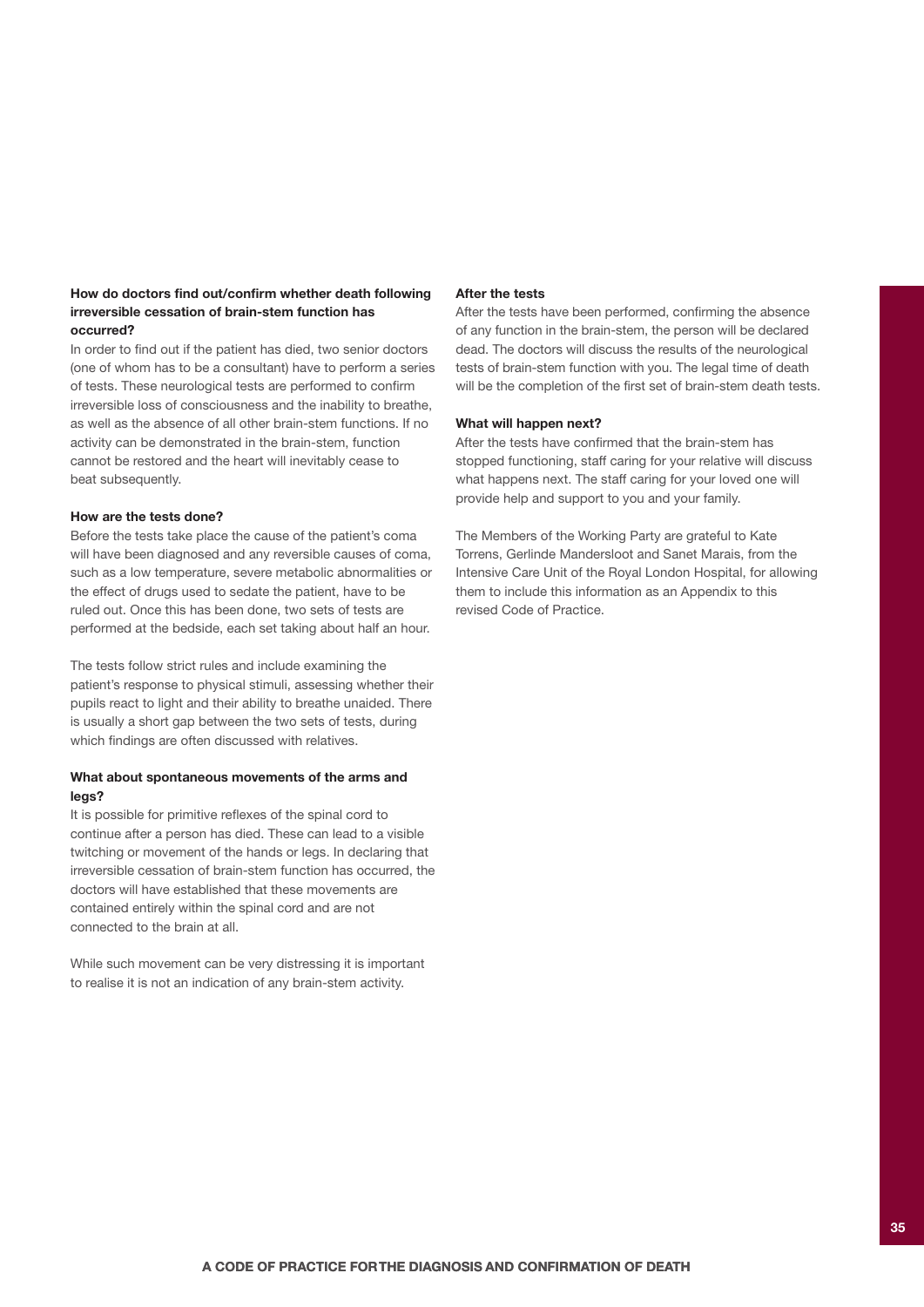### APPENDIX 6

### List of organisations and individuals responding to the public consultation

**Responses to the three-month public consultation period ending in August 2006 were received from the following organisations:**

British Medical Association British Organ Donor Society British Psychological Society College of Emergency Medicine Coroner's Officers Association Donor Family Network Faculty of Pharmaceutical Medicine Human Tissue Authority Intensive Care Society National Patient Safety Agency Nursing and Midwifery Council Royal College of Anaesthetists Council Royal College of Anaesthetists – Patient Liaison Group Royal College of General Practitioners Royal College of Nursing Royal College of Obstetricians and Gynaecologists Royal College of Paediatrics and Child Health Royal College of Pathologists, Ethics Committee Royal College of Pathologists, Specialist Advisory Committee Royal College of Physicians of Edinburgh Royal College of Physicians of London Council Royal College of Physicians of London Patient and Carer Network Royal College of Radiologists, Patient Liaison Group Royal College of Surgeons of England, Patient Liaison Group Scottish Intensive Care Society UK Transplant United Kingdom Transplant Co-ordinators Association

**Responses to the three-month public consultation period ending in August 2006 were received from the following individuals:**

Dr Ian Back Dr Susan Bewley Dr Owen Boyd Dr Andrew Cadamy Mr R W S Chang Dr Nick Coleman Dr Mary Cooke Dr John Curran Dr Helen Doran Dr Mark Ehlers Dr Andrew Eynon Dr Iain Farquhar Drs Dale Gardiner Dr Keith Girling Dr David Hill Dr David Holland Dr Ari Joffe Dr Paul Lawler Dr Joanna Lynes Mr Mark Madams Dr Richard Marsh Dr Kevin Morris Dr Keith Myerson Mr Richard Nelson Dr David Noble Professor David Price Mr Andrew Raftery Dr P A Razis Dr Fiona Reynolds Dr Keith Rigg Dr Bernard Riley Dr David Selwyn Dr Martin Smith Dr David Sperry Dr Anne Sutcliffe Professor Sir James Underwood Dr Christopher Wade Dr Martin Walker Dr Robert Winter Dr Paddy Yeoman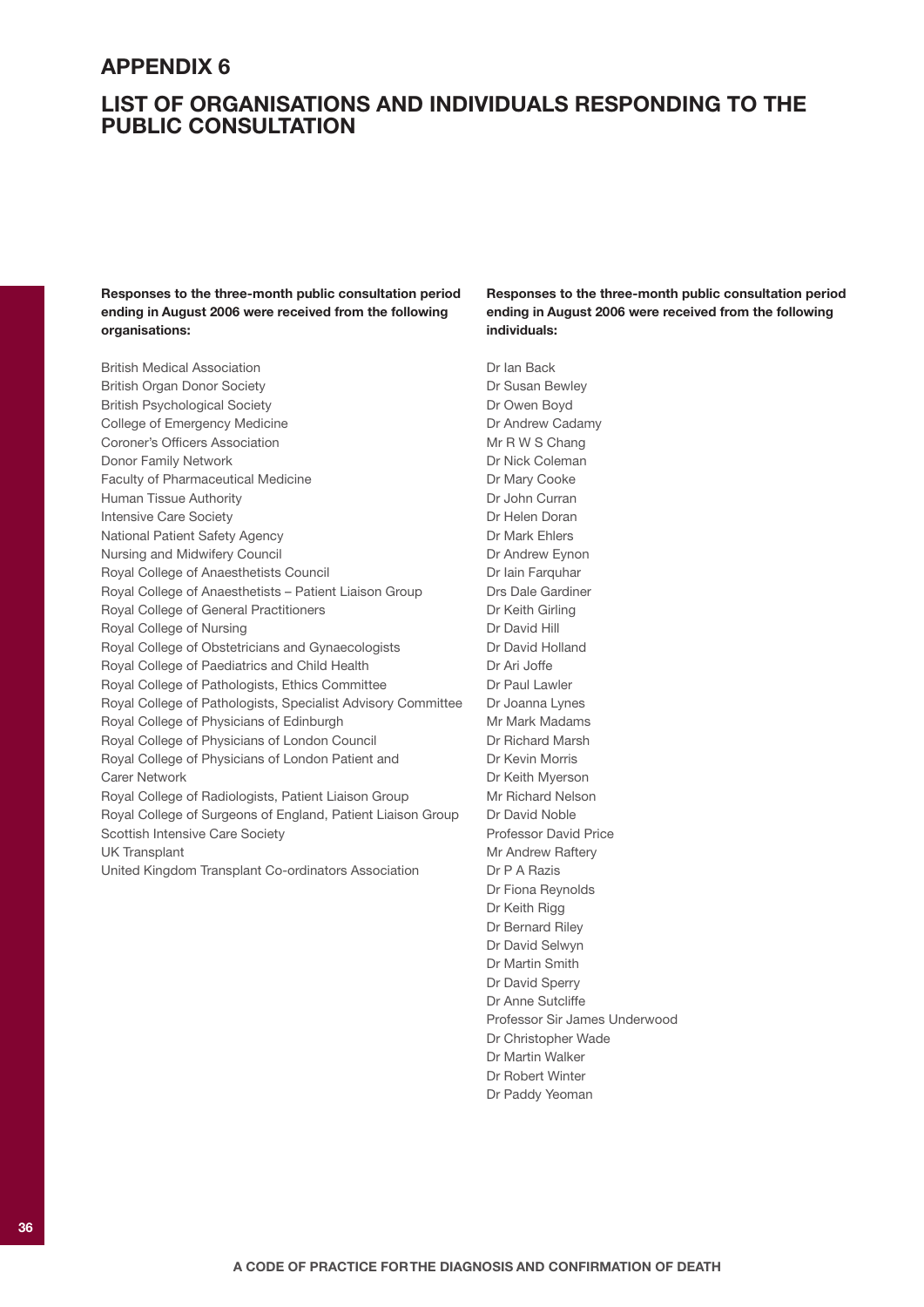### **REFERENCES**

- 1. Machado, C., 'A definition of human death should not be related to organ transplants', Journal of Medical Ethics 29:3 (2003), 201–2
- 2. Elliot, J. M., 'Brain death', Trauma 5:1 (2003), 23–42
- 3. Conference of Medical Royal Colleges and their Faculties in the United Kingdom, 'Diagnosis of brain death', British Medical Journal 2:11 (1976), 1187-8
- 4. Conference of Medical Royal Colleges and their Faculties in the United Kingdom, 'Diagnosis of brain-stem death', Lancet 2 (1976), 1069-70
- 5. 'Re A (A Minor)', Medical Law Reports 3 (1992), 303
- 6. 'Re TC (A Minor)', Medical Law Reviews 2 (1994), 376
- 7. Human Tissue Act 2004; ISBN: 0-10-543004-8
- 8. http://www.asancep.org.uk/JRCALC/publications/docs/ ROLE\_Most\_FINAL\_March2003.pdf
- 9. Committee on Non-Heartbeating Transplantation II: The Scientific and Ethical Basis for Practice and Protocols. Non-Heartbeating Organ Transplantation – Practice and Protocols, Institute of Medicine: Division of Health Care Services (Washington, DC: National Academy Press, 2000), ISBN-10: 0-309-09047-4
- 10. Position paper by the ethics committee, American College of Critical Care Medicine, Society of Critical Care Medicine. 'Recommendations for non-heartbeating organ donation', Critical Care Medicine 29 (2001), 1826-31
- 11. Robson, J. G., 'Brain Death', British Medical Journal 295 (1981), 505
- 12. Robson, J. G., 'Brain Death', Lancet 2 (1981), 365
- 13. Yoshioka, T,. Sugimoto, H., et al., 'Prolonged haemodynamic maintenance by the combined administration of vasopressin and epinephrine in brain death: a clinical study', Neurosurgery 18:5 (1986), 565-7
- 14. Coimbra, C. G., 'Implications of ischaemic penumbra for the diagnosis of brain death', Brazilian Journal of Medical Biological Research 32 (1999), 1479-87
- 15. Conference of Medical Royal Colleges and their Faculties in the United Kingdom, 'Diagnosis of brain-stem death in infants and children', London: British Paediatric Association (1991)
- 16. Conference of Medical Royal Colleges and their Faculties in the United Kingdom, 'The permanent vegetative state', Journal of the Royal College of Physicians 30 (1996),119-21
- 17. Mental Capacity Act (2005); ISBN 0 10 560905 6
- 18. Plum F & Posner JB. The diagnosis of stupor and coma, 3rd Edition. FA Davis USA, (1982); 61-62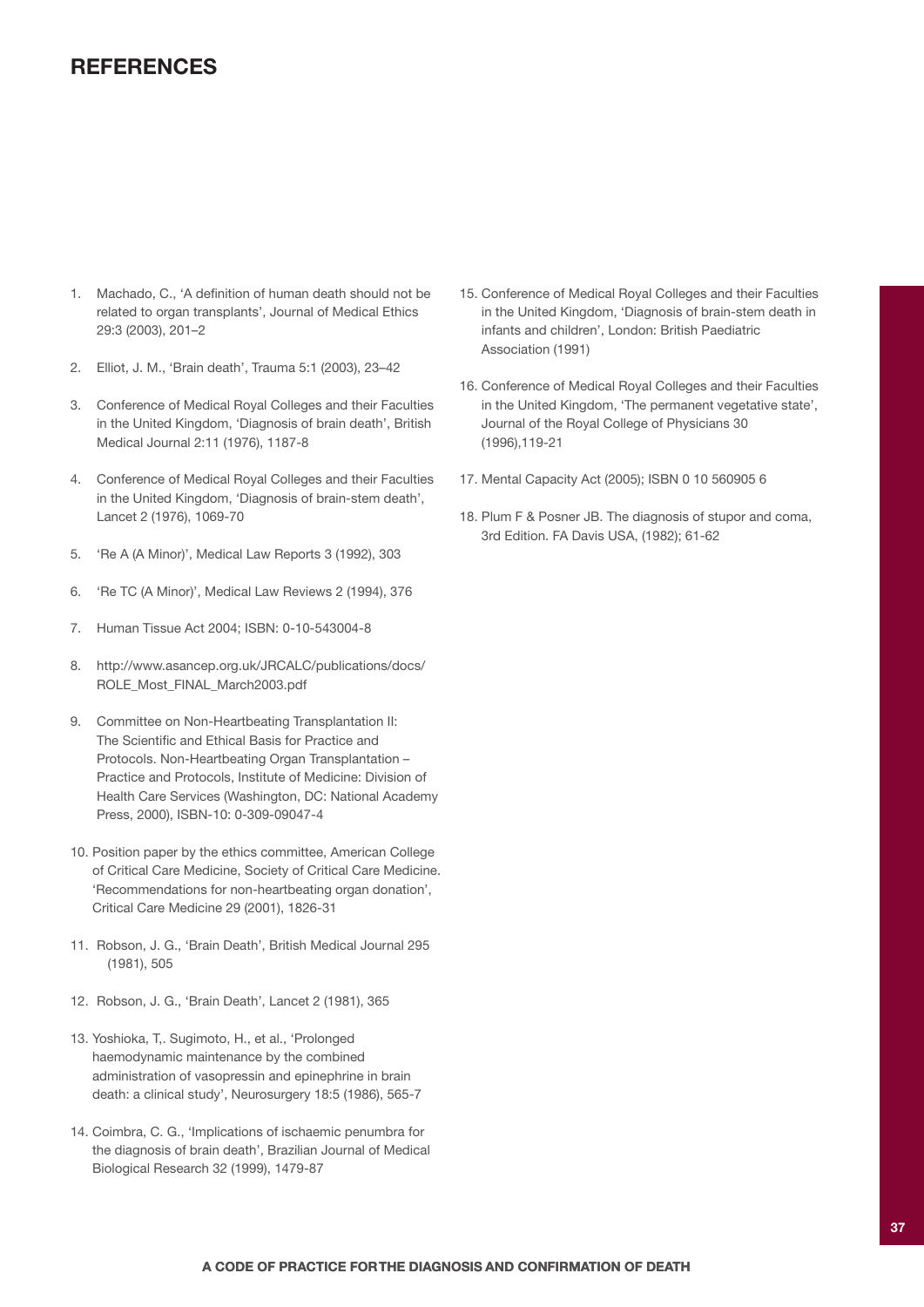# GLOSSARY

| <b>Acidosis</b>                  | Increased acid state of the body                                                                                |
|----------------------------------|-----------------------------------------------------------------------------------------------------------------|
| Acidaemia                        | Increased acid in the blood                                                                                     |
| <b>Alkalosis</b>                 | Increased alkaline state of the body                                                                            |
| <b>Alkalaemia</b>                | Increased alkali (base) in the blood                                                                            |
| <b>Auditory meatus</b>           | External opening of ear, 'ear hole'                                                                             |
| Apnoea                           | Absence of breathing                                                                                            |
| <b>Auscultation</b>              | Listening - usually to heart or breathing sounds                                                                |
| <b>Asystole</b>                  | Absence of heartbeat                                                                                            |
| <b>Base</b>                      | Alkali                                                                                                          |
| Cerebrum                         | The part of brain responsible for higher mental function when<br>brain-stem function is intact                  |
| Cranium                          | Skull                                                                                                           |
| <b>Cardiorespiratory arrest</b>  | Combined cessation of heartbeat and breathing                                                                   |
| Cardiac                          | Related to the heart                                                                                            |
| <b>Cardiac autoresuscitation</b> | Spontaneous restarting of the heartbeat                                                                         |
| <b>Circulation</b>               | Blood flow around the body                                                                                      |
| Coma                             | Unconsciousness                                                                                                 |
| CO <sub>2</sub>                  | Carbon dioxide                                                                                                  |
| <b>CPAP</b>                      | Continuous positive airway pressure a method of improving<br>oxygenation transfer from the lungs into the blood |
| <b>ECG</b>                       | Electro-cardiogram; either a paper or electronic trace                                                          |
| <b>EEG</b>                       | Electro-encephalogram; a recoding of brainwave activity                                                         |
| E <sub>T</sub> CO <sub>2</sub>   | End tidal carbon dioxide; the level at the end of a normal<br>breath                                            |
| $F_iO_2$                         | Inspired oxygen concentration                                                                                   |
| <b>Gag reflex</b>                | Choking reflex                                                                                                  |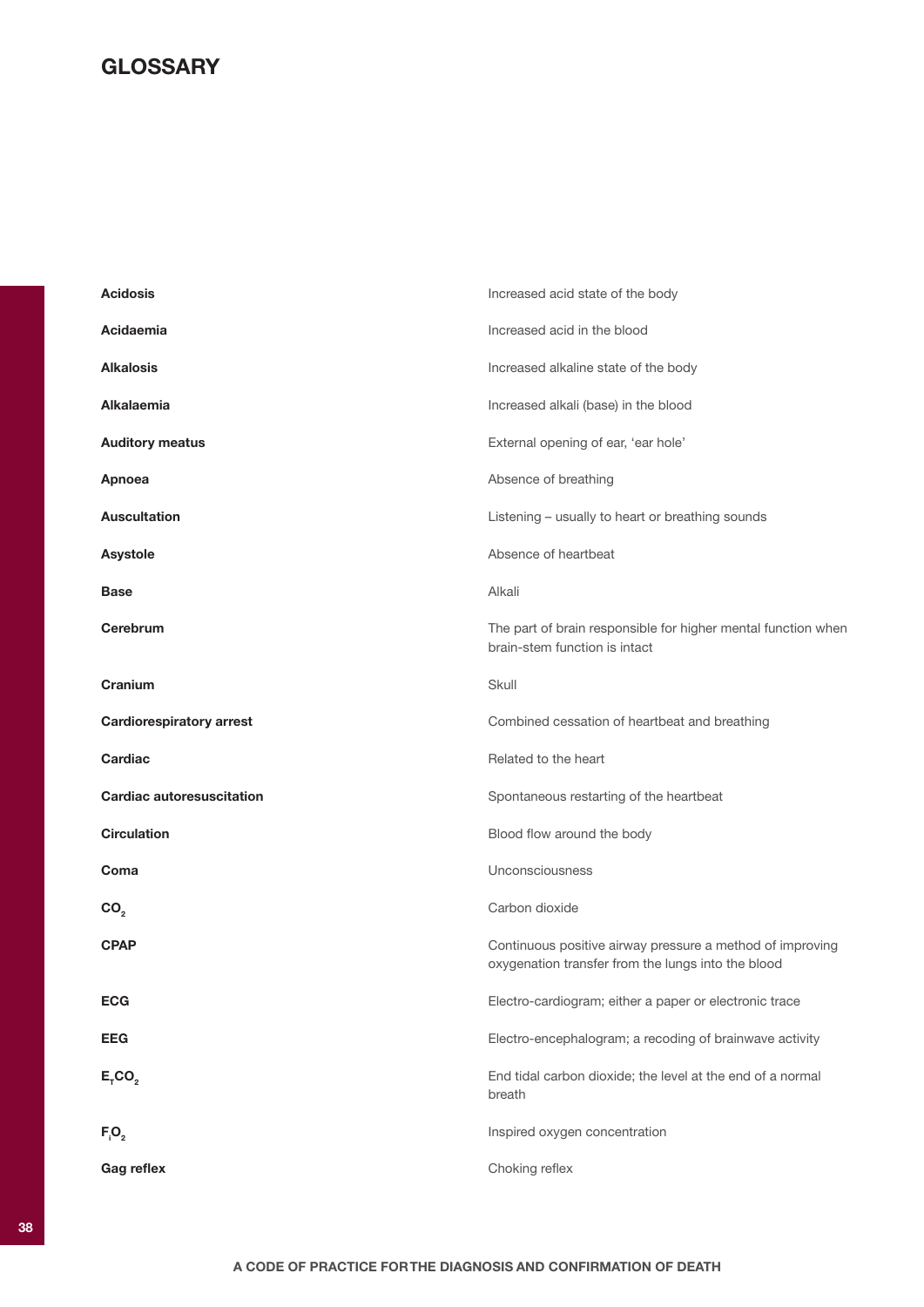| <b>Hypnotics</b>                                       | Sedative, sleep inducing drugs                                                               |
|--------------------------------------------------------|----------------------------------------------------------------------------------------------|
| Hypoxia                                                | Lack of oxygen                                                                               |
| Hypo-                                                  | Low                                                                                          |
| Hyper-                                                 | High                                                                                         |
| Hypocarbia                                             | Low carbon dioxide concentration                                                             |
| Hypercarbia                                            | High carbon dioxide concentration                                                            |
| Hypothermia                                            | Low body temperature                                                                         |
| Hyperthermia                                           | High body temperature                                                                        |
| Hyponatraemia                                          | Low blood sodium concentration                                                               |
| Hypernatraemia                                         | High blood sodium concentration                                                              |
| Hypokalaemia                                           | Low blood potassium concentration                                                            |
| Hyperkalaemia                                          | High blood potassium concentration                                                           |
| Hypoglycaemia                                          | Low blood sugar concentration                                                                |
| Hyperglycaemia                                         | High blood sugar concentration                                                               |
| <b>ICS</b>                                             | Intensive Care Society                                                                       |
| <b>ICU</b>                                             | Intensive Care Unit                                                                          |
| Intra-cerebral haemorrhage                             | Bleeding within the brain                                                                    |
| Intra-cranial haemorrhage                              | Bleeding within the skull, including the brain                                               |
| <b>KPa</b>                                             | Kilopascal; a unit of pressure measurement                                                   |
| <b>Metabolic</b>                                       | To do with the energy supplies of the body                                                   |
| <b>Muscle relaxants (Neuromuscular Blocking Drugs)</b> | Paralysing drugs                                                                             |
| <b>Mechanical ventilation</b>                          | Mechanical support of a patient's breathing, by connecting<br>him/her to a breathing machine |
| <b>Motor function</b>                                  | Movement of parts of the body                                                                |
| <b>Narcotics</b>                                       | Morphine-like drugs with pain relieving, sedative and<br>respiratory depressant properties   |

#### **A CODE OF PRACTICE FOR THE DIAGNOSIS AND CONFIRMATION OF DEATH**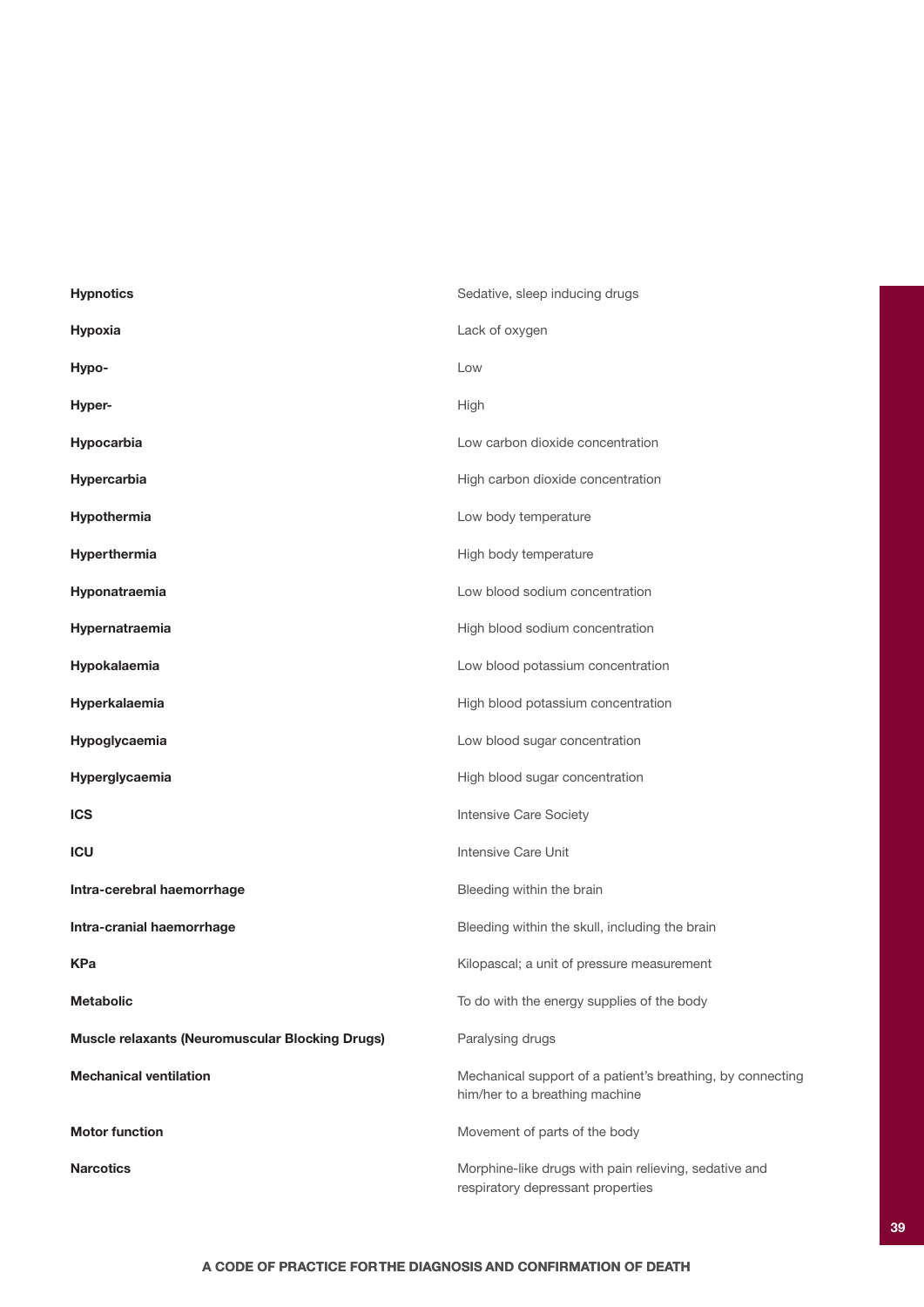# **GLOSSARY CONTINUED**

| Neural/neuronal         | Related to nerves and nervous function                             |
|-------------------------|--------------------------------------------------------------------|
| <b>Normocarbia</b>      | Normal carbon dioxide concentration                                |
| O <sub>2</sub>          | Oxygen                                                             |
| $P_aO_2$                | Partial pressure of oxygen in arterial blood                       |
| $P_{a}CO_{2}$           | Partial pressure of carbon dioxide in arterial blood               |
| <b>Palpation</b>        | Feeling for shapes or movement                                     |
| Pathognomonic           | Invariably diagnostic of                                           |
| <b>Respiration</b>      | <b>Breathing</b>                                                   |
| $S_aO_2$                | Arterial oxygen saturation; normally above 90%                     |
| Supraorbital            | The area above the eye                                             |
| <b>Somatic</b>          | Related to voluntary muscle function                               |
| Somatosensory           | Nerve impulses generated by outside stimuli, e.g., touch,<br>sound |
| Ventilatory/ventilation | To do with (artificial) breathing                                  |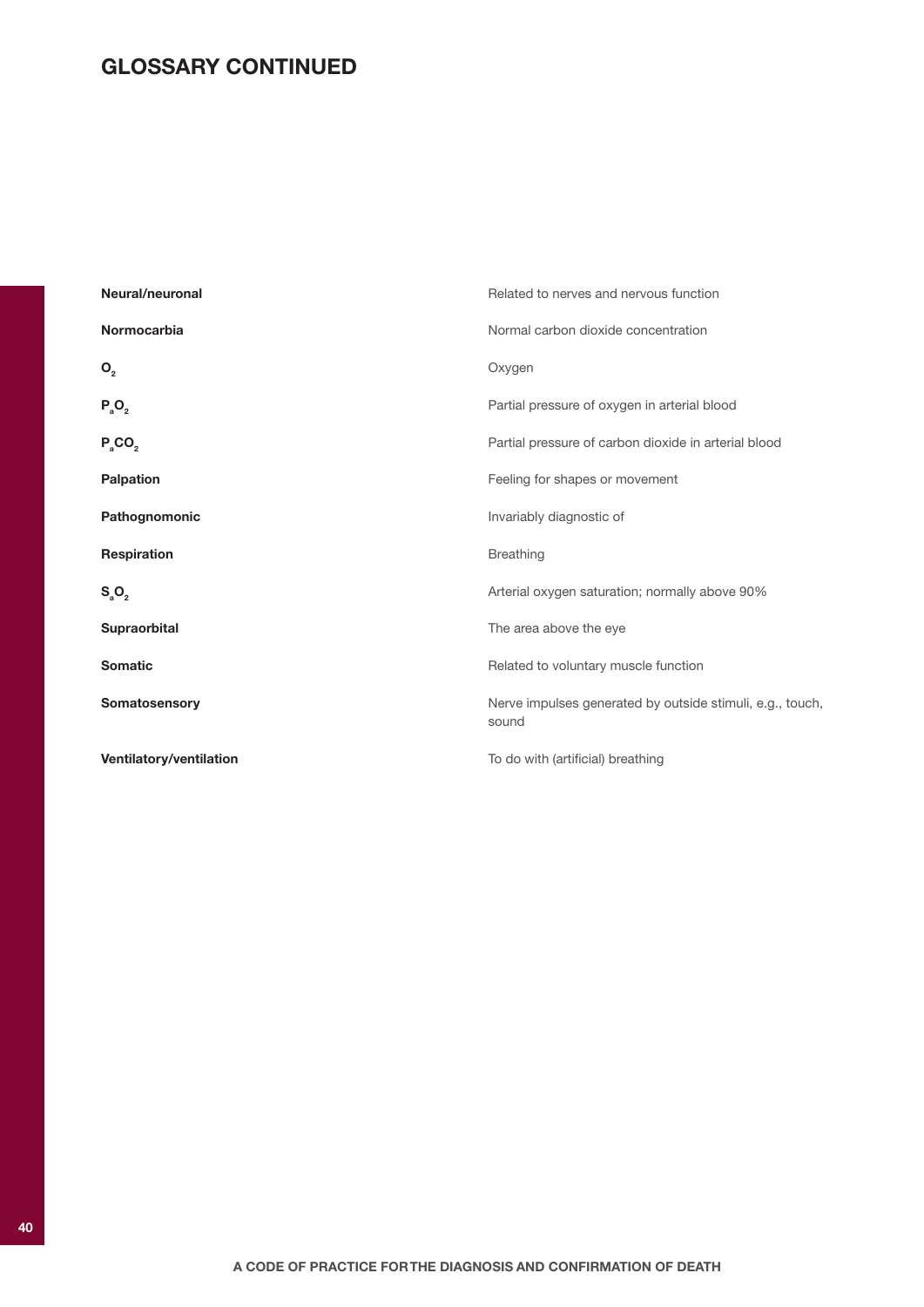# Acknowledgements

**Max Prangnell**

**Rosie Carlow**

**James Taylor**